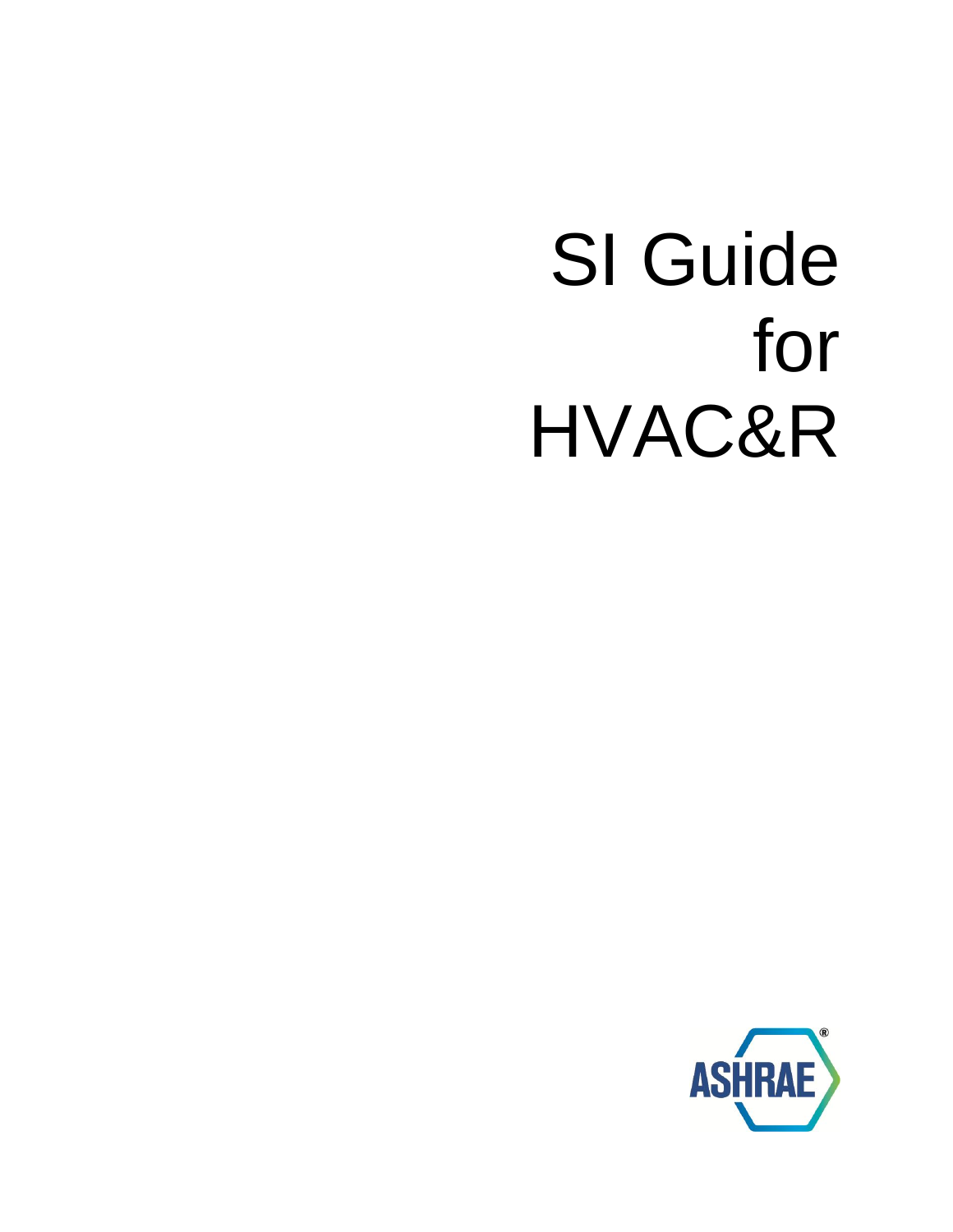#### © 2013 ASHRAE. All rights reserved.

ASHRAE $^{\circledR}$  has compiled this publication with care, but ASHRAE has not investigated, and ASHRAE expressly disclaims any duty to investigate, any product, service, process, procedure, design, or the like that may be described herein. The appearance of any technical data or editorial material in this publication does not constitute endorsement, warranty, or guaranty by ASHRAE of any product, service, process, procedure, design, or the like. ASHRAE does not warrant that the information in this publication is free of errors. The entire risk of the use of any information in this publication is assumed by the user.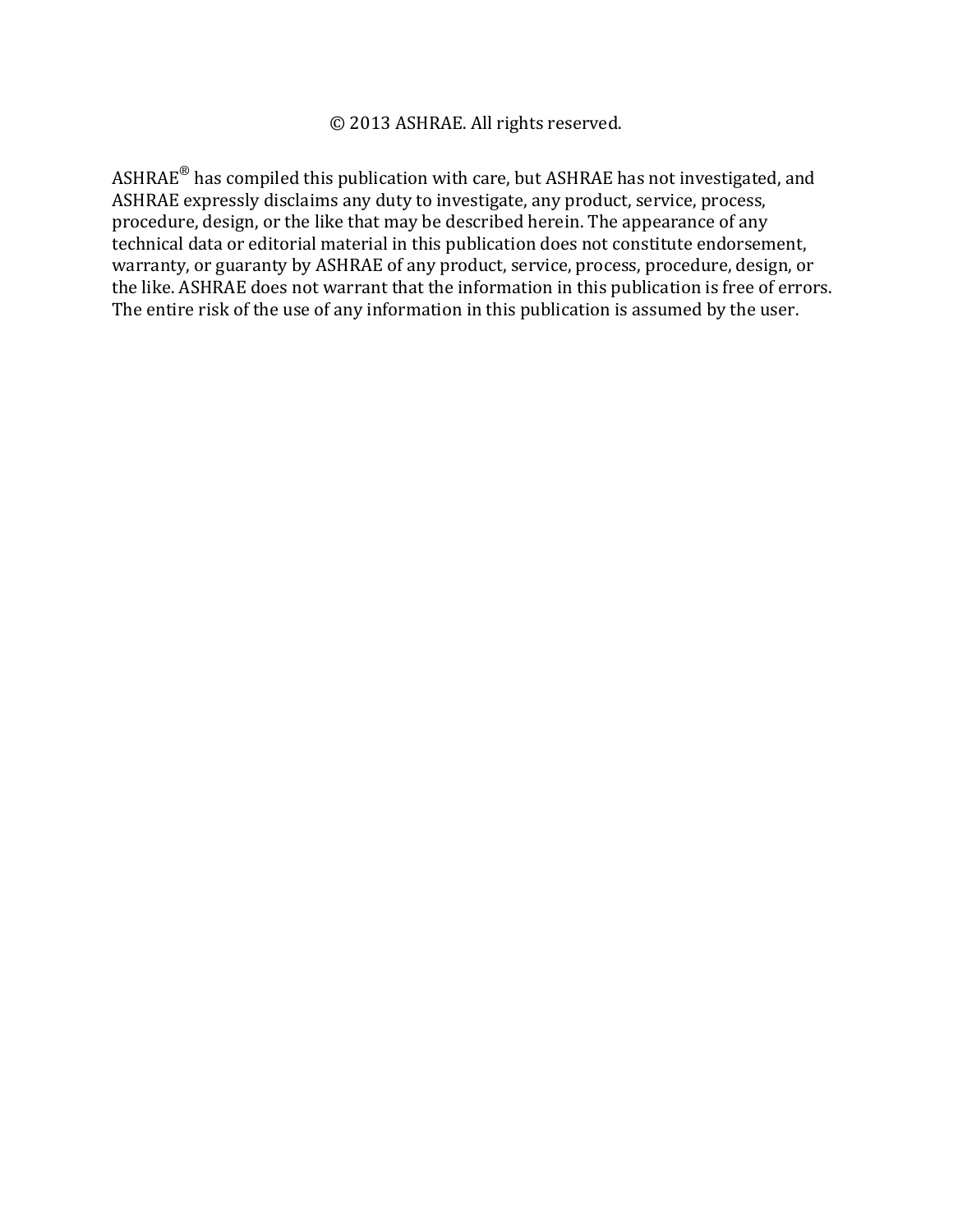This guide is based in large part on ANSI/IEEE/ASTM SI 10™-2010, *American National Standard for Metric Practice* (IEEE/ASTM 2011). See ANSI/IEEE/ASTM SI 10™-2010 for more information and a complete list of conversion factors with more significant digits.

# **ASHRAE UNITS POLICY**

The following is excerpted from ASHRAE's Rules of the Board:

#### **1.201.002 Units Policy**

1.201.002.1 The units use or application policy shall include, as a minimum, time-dated directions on the use of SI and I-P in all ASHRAE publications.

1.201.002.2 TC 1.6 shall serve as the authority on SI and I-P usage and application.

1.201.002.3 Research projects; codes, standards, guidelines and addenda thereto; special publications; Insights articles; Journal articles; and Handbooks shall be prepared using the International System of Units (SI) and/or inch-pound units (I-P) in formats approved by the Publishing and Education Council.

1.201.002.4 The Publishing and Education Council shall review annually the approved formats to be used in ASHRAE publications, considering suggestions from members and committees, and shall establish any changes in the approved formats.

1.201.002.5 The Publishing and Education Council shall consider this Units Policy annually and shall recommend to the Board of Directors the formats to be used in ASHRAE publications.

A. The format for ASHRAE publications shall be dual units, except in cases determined by the Publishing and Education Council, where two separate versions are to be published, where one is rational SI and the other is rational I-P. For selected ASHRAE standards and guidelines, the Standards Committee may approve use of SI units only.

B. In dual unit publications, the units used in calculating the work being reported shall be listed first. The alternate system of units should follow in parentheses. Authors shall round off equivalents in the alternate system of units so that they imply the same accuracy as is implied with primary units.

C. Exceptions require the approval of the Director of Publishing and Education.

1.201.002.6 Handbook volumes shall be published in separate SI and I-P editions.

1.201.002.7 *HVAC&R Research*, as ASHRAE's international research journal, may publish papers in dual units or, in cases where the original research being reported was conducted in SI units, in SI units only.

# **SI PRACTICE**

# **1 General**

1.1 The International System of Units (SI) consists of seven base units listed in Table 1 and numerous derived units, which are combinations of base units (Table 2).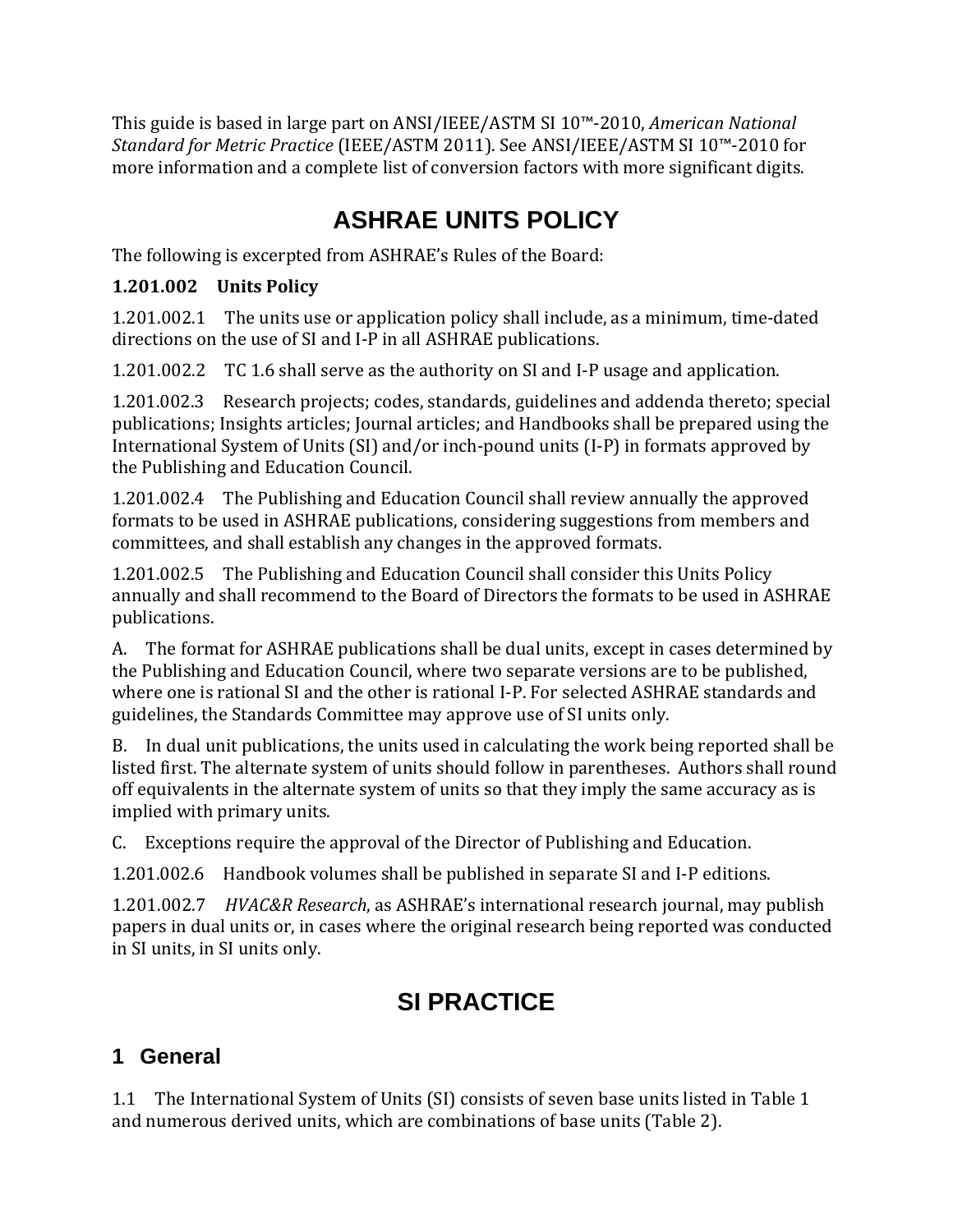| Quantity                  | <b>Name</b> | <b>Symbol</b> |
|---------------------------|-------------|---------------|
| length                    | metre       | m             |
| mass                      | kilogram    | kg            |
| time                      | second      | S             |
| electric current          | ampere      | A             |
| thermodynamic temperature | kelvin      | K             |
| amount of substance       | mole        | mol           |
| luminous intensity        | candela     | cd            |

|                       | <b>Table 2</b><br><b>Selected SI Derived Units</b> |                   |                 |
|-----------------------|----------------------------------------------------|-------------------|-----------------|
| Quantity              | <b>Expression in Other SI</b><br><b>Units</b>      | <b>Name</b>       | <b>Symbol</b>   |
| acceleration          |                                                    |                   |                 |
| angular               | rad/ $s^2$                                         |                   |                 |
| linear                | $m/s^2$                                            |                   |                 |
| angle                 |                                                    |                   |                 |
| plane                 | dimensionless                                      | radian            | rad             |
| solid                 | dimensionless                                      | steradian         | sr              |
| area                  | m <sup>2</sup>                                     |                   |                 |
| Celsius temperature   | $\mathbf K$                                        | degree<br>Celsius | $\rm ^{\circ}C$ |
| conductivity, thermal | $W/(m \cdot K)$                                    |                   |                 |
| density               |                                                    |                   |                 |
| heat flux             | $W/m^2$                                            |                   |                 |
| mass                  | $\text{kg/m}^3$                                    |                   |                 |
| energy, enthalpy      |                                                    |                   |                 |
| work, heat            | $N \cdot m$                                        | joule             | J               |
| specific              | J/kg                                               |                   |                 |
| entropy               |                                                    |                   |                 |
| heat capacity         | J/K                                                |                   |                 |
| specific              | J/(kg·K)                                           |                   |                 |
| flow, mass            | kg/s                                               |                   |                 |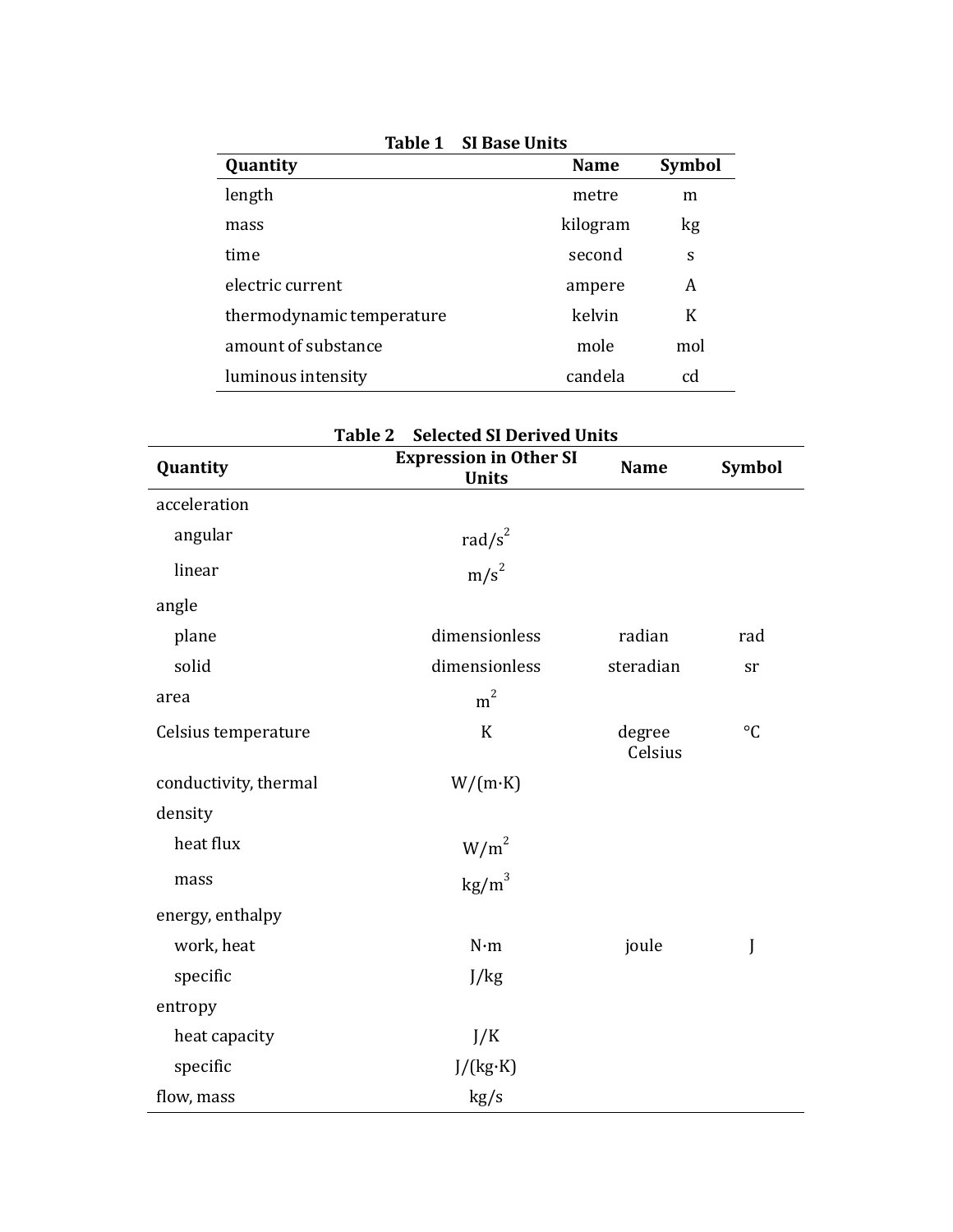| Table 2<br><b>Selected SI Derived Units</b> |                                               |             |                 |  |  |  |
|---------------------------------------------|-----------------------------------------------|-------------|-----------------|--|--|--|
| Quantity                                    | <b>Expression in Other SI</b><br><b>Units</b> | <b>Name</b> | Symbol          |  |  |  |
| flow, volume                                | $m^3/s$                                       |             |                 |  |  |  |
| force                                       | $\text{kg}\cdot\text{m/s}^2$                  | newton      | ${\bf N}$       |  |  |  |
| frequency                                   |                                               |             |                 |  |  |  |
| periodic                                    | 1/s                                           | hertz       | Hz              |  |  |  |
| rotating                                    | rev/s                                         |             |                 |  |  |  |
| inductance                                  | Wb/A                                          | henry       | H               |  |  |  |
| magnetic flux                               | V·s                                           | weber       | Wb              |  |  |  |
| moment of a force                           | $N \cdot m$                                   |             |                 |  |  |  |
| potential, electric                         | W/A                                           | volt        | V               |  |  |  |
| power, radiant flux                         | J/s                                           | watt        | W               |  |  |  |
| pressure, stress                            | N/m <sup>2</sup>                              | pascal      | Pa              |  |  |  |
| resistance, electric                        | V/A                                           | ohm         | $\Omega$ or $0$ |  |  |  |
| velocity                                    |                                               |             |                 |  |  |  |
| angular                                     | rad/s                                         |             |                 |  |  |  |
| linear                                      | m/s                                           |             |                 |  |  |  |
| viscosity                                   |                                               |             |                 |  |  |  |
| dynamic (absolute) (m)                      | Pa·s                                          |             |                 |  |  |  |
| kinematic (n)                               | $m^2/s$                                       |             |                 |  |  |  |
| volume                                      | m <sup>3</sup>                                |             |                 |  |  |  |
| volume, specific                            | $m^3/kg$                                      |             |                 |  |  |  |

### **2 Units**

2.1 In SI, each physical quantity has only one unit. The base and derived units may be modified by prefixes as indicated in Section 4. All derived units are formed as combinations of base units linked by the algebraic relations connecting the quantities represented. The basic simplicity of the system can only be kept by adhering to the approved units.

2.2 **Angle.** The unit of plane angle is the radian. The degree and its decimal fractions may be used, but the minute and second should not be used.

2.3 **Area.** The unit of area is the square metre. Large areas are expressed in hectares (ha) or square kilometres (km $^2$ ). The hectare is restricted to land or sea areas and equals  $10000 \text{ m}^2$ .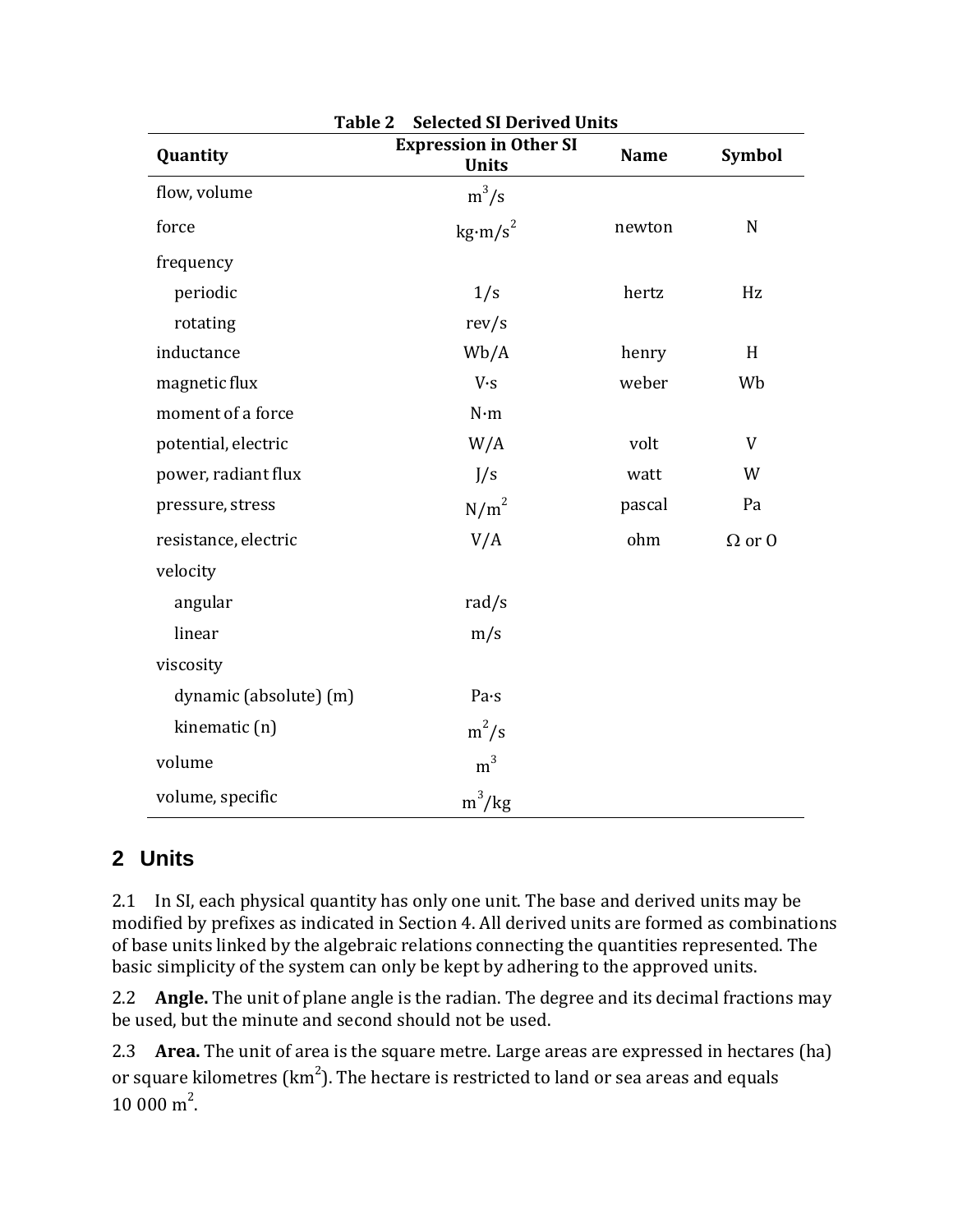2.4 **Energy.** The unit of energy, work, and quantity of heat is the joule (J). The kilowatthour (kWh) is presently allowed as an alternative in electrical applications, but should not be introduced in new applications.

1 kilowatthour  $(kWh) = 3.6$  megajoules  $(MI)$ 

The unit of power and heat flow rate is the watt (W).

1 watt (W) = 1 joule per second  $(J/s)$ 

2.5 **Force.** The unit of force is the newton (N). The newton is also used in derived units that include force.

*Examples:* 

pressure or stress =  $N/m^2$  = Pa (pascal) work =  $N \cdot m$  = J (joule)  $power = N·m/s = W (watt)$ 

2.6 **Length.** The unit of length is the metre. The millimetre is used on architectural or construction drawings and mechanical or shop drawings. The symbol mm does not need to be placed after each dimension; a note, "All dimensions in mm," is sufficient.

The centimetre is used only for cloth, clothing sizes, and anatomical measurements. The metre is used for topographical and plot plans. It is always written with a decimal and three figures following the decimal (e.g., 38.560).

2.7 **Mass.** The unit of mass is the kilogram (kg). The unit of mass is the only unit whose name, for historical reasons, contains a prefix. Names of multiples of the unit mass are formed by attaching prefixes to the word gram. The megagram, Mg (1000 kg, metric ton or tonne, t), is the appropriate unit for describing large masses. Do not use the term *weight*  when *mass* is intended.

2.8 **Pressure.** The unit of stress or pressure, force per unit area, is the newton per square metre. This unit is called the *pascal* (Pa). SI has no equivalent symbol for psig or psia. If a misinterpretation is likely, spell out Pa (absolute) or Pa (gage).

2.9 **Volume.** The unit of volume is the cubic metre. Smaller units are the litre, L

 $(m^3/1000)$ ; millilitre, mL; and microlitre,  $\mu$ L. No prefix other than m or  $\mu$  is used with litre.

2.10 **Temperature.** The unit of thermodynamic (absolute) temperature is the Kelvin. Celsius temperature is measured in degrees Celsius. Temperature intervals may be measured in kelvins or degrees Celsius and are the same in either scale. Thermodynamic temperature is related to Celsius temperature as follows:

$$
t_c = T - T_0
$$

*where* 

 $t_c$  = Celsius temperature,  $\mathrm{C}$ 

 $T =$  thermodynamic temperature, kelvins  $(K)$ 

 $T_0$  = 273.15 K by definition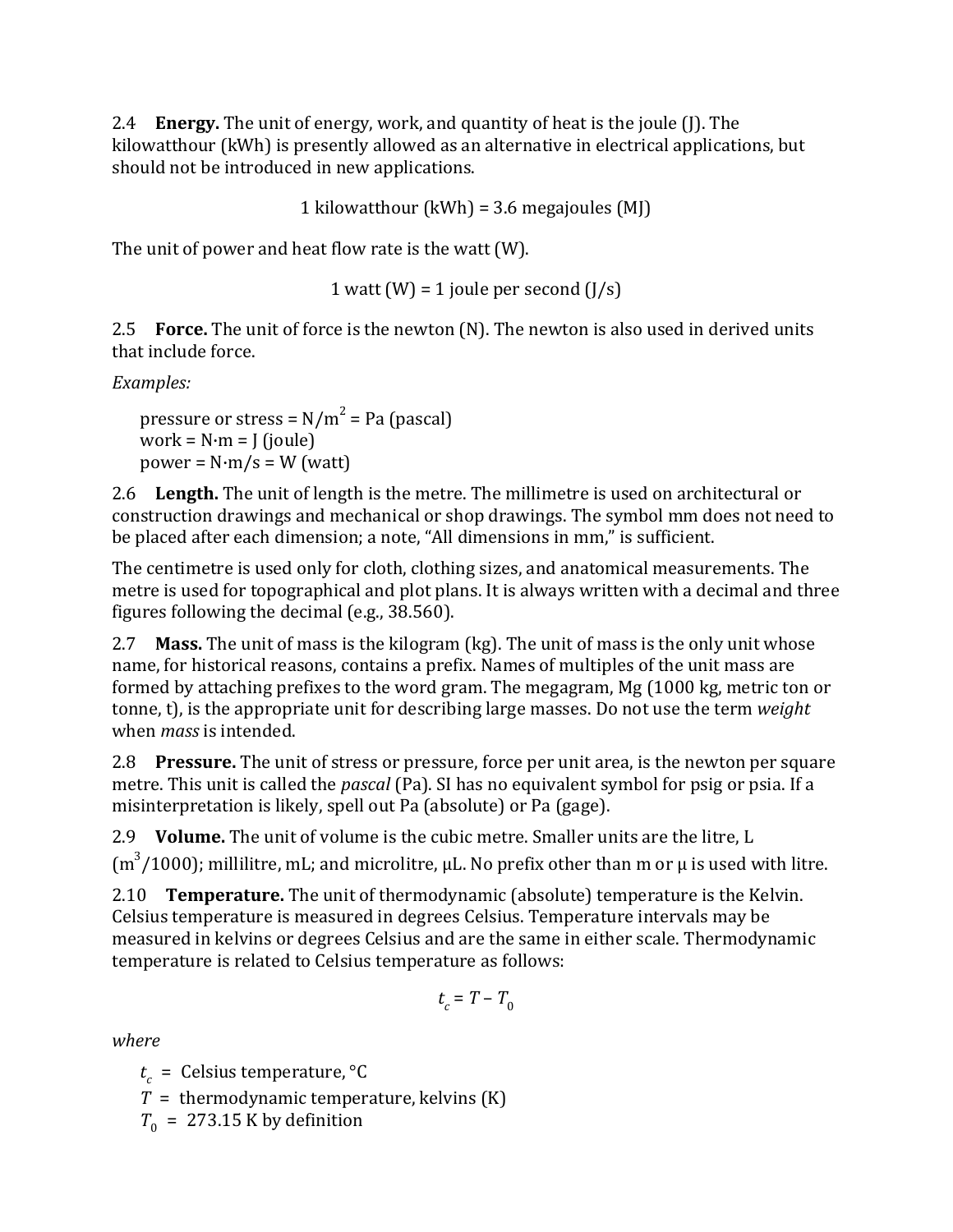2.11 **Time.** The unit of time is the second, which should be used in technical calculations. However, where time relates to life customs or calendar cycles, the minute, hour, day, and other calendar units may be necessary.

*Exception:* Revolutions per minute may be used, but revolutions per second is preferred.

# **3 Symbols**

3.1 The correct use of symbols is important because an incorrect symbol may change the meaning of a quantity. Some SI symbols are listed in Table 3.

| <b>Symbol</b>   | <b>Name</b>    | Quantity                     | Formula                   |
|-----------------|----------------|------------------------------|---------------------------|
| A               | ampere         | electric current             | base unit                 |
| $\rm{a}$        | atto           | prefix                       | $10^{-18}$                |
| Bq              | becquerel      | activity (of a radionuclide) | 1/s                       |
| C               | coulomb        | quantity of electricity      | $A \cdot S$               |
| $\rm ^{\circ}C$ | degree Celsius | temperature                  | $\mathrm{C} = \mathrm{K}$ |
| $\mathbf{C}$    | centi          | prefix                       | $10^{-2}$                 |
| cd              | candela        | luminous intensity           | base unit                 |
| $\mathbf d$     | deci           | prefix                       | $10^{-1}$                 |
| da              | deka           | prefix                       | 10 <sup>1</sup>           |
| E               | exa            | prefix                       | $10^{18}$                 |
| F               | farad          | electric capacitance         | C/V                       |
| $\mathbf f$     | femto          | prefix                       | $10^{-15}$                |
| G               | giga           | prefix                       | 10 <sup>9</sup>           |
| Gy              | gray           | absorbed dose                | J/kg                      |
| g               | gram           | mass                         | kg/1000                   |
| H               | henry          | inductance                   | Wb/A                      |
| Hz              | hertz          | frequency                    | 1/s                       |

#### **Table 3 SI Symbols**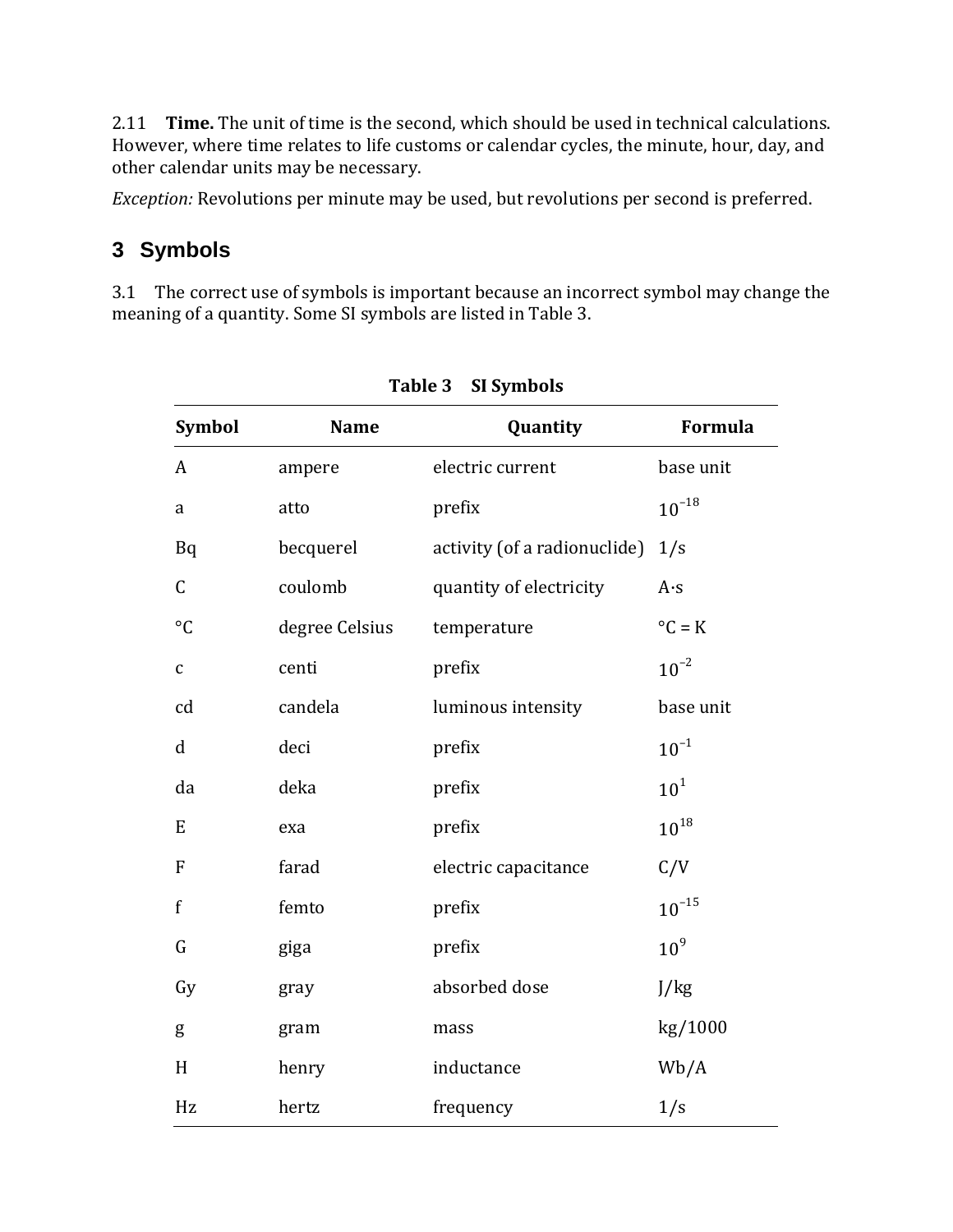| <b>Symbol</b>    | <b>Name</b> | Quantity             | Formula                      |
|------------------|-------------|----------------------|------------------------------|
| $\boldsymbol{h}$ | hecto       | prefix               | $10^2$                       |
| ha               | hectare     | area                 | $10000 m^2$                  |
| J                | joule       | energy, work, heat   | $N \cdot m$                  |
| K                | kelvin      | temperature          | base unit                    |
| $\mathbf k$      | kilo        | prefix               | $10^3$                       |
| kg               | kilogram    | mass                 | base unit                    |
| L                | litre       | volume               | $m^3/1000$                   |
| lm               | lumen       | luminous flux        | cd·sr                        |
| $\mathbf{I}$     | lux         | illuminance          | lm/m                         |
| M                | mega        | prefix               | $10^6$                       |
| ${\bf m}$        | metre       | length               | base unit                    |
| m                | milli       | prefix               | $10^{-3}$                    |
| mol              | mole        | amount of substance  | base unit                    |
| $\mu$ or $\mu$   | micro       | prefix               | $10^{-6}$                    |
| $\mathbf N$      | newton      | force                | $\text{kg}\cdot\text{m/s}^2$ |
| n                | nano        | prefix               | $10^{-9}$                    |
| $\Omega$ or $0$  | ohm         | electric resistance  | V/A                          |
| ${\bf P}$        | peta        | prefix               | 1015                         |
| Pa               | pascal      | pressure, stress     | $N/m^2$                      |
| p                | pico        | prefix               | $10^{-12}$                   |
| rad              | radian      | plane angle          | dimensionless                |
| S                | siemens     | electric conductance | A/V                          |
| Sv               | sievert     | dose equivalent      | J/kg                         |

# **Table 3 SI Symbols**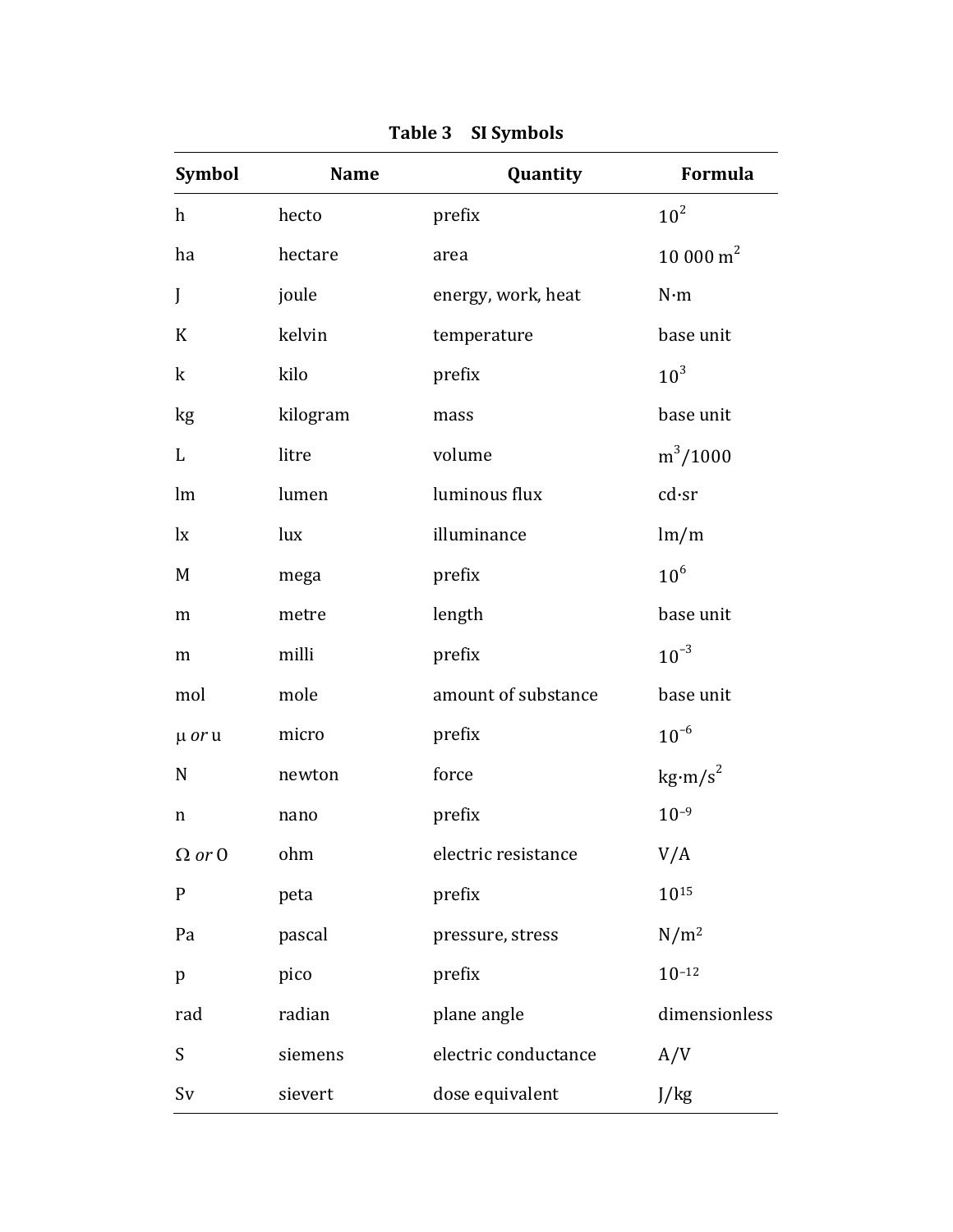| <b>Symbol</b> | <b>Name</b>       | Quantity              | Formula       |
|---------------|-------------------|-----------------------|---------------|
| S             | second            | time                  | base unit     |
| sr            | steradian         | solid angle           | dimensionless |
| T             | tera              | prefix                | 1012          |
| T             | tesla             | magnetic flux density | $Wb/m^2$      |
| t             | tonne, metric ton | mass                  | 1000 kg; Mg   |
| V             | volt              | electric potential    | W/A           |
| W             | watt              | power, radiant flux   | J/s           |
| Wb            | weber             | magnetic flux         | $V \cdot S$   |

#### **Table 3 SI Symbols**

3.2 SI has no abbreviations—only symbols. Therefore, no periods follow a symbol except at the end of a sentence.

*Examples:* SI, not S.I.; s, not sec; A, not amp

3.3 Symbols appear in lower case unless the unit name has been taken from a proper name. In this case, the first letter of the symbol is capitalized.

*Examples:* m, metre; W, watt; Pa, pascal

*Exception:* L, litre

3.4 Symbols and prefixes are printed in upright (roman) type regardless of the type style in surrounding text.

*Example:* . . . a distance of 56 km between . . .

3.5 Unit symbols are the same whether singular or plural.

*Examples:* 1 kg, 14 kg; 1 mm, 25 mm

3.6 Leave a space between the value and the symbol.

*Examples:* 55 mm, not 55mm; 100 W, not 100W

*Exception:* No space is left between the numerical value and symbol for degree Celsius and degree of plane angle (e.g., 20°C, not 20 °C or 20° C; 45°, not 45 °). Note: Symbol for degree Celsius is °C; for coulomb, C.

3.7 Do not mix symbols and names in the same expression.

*Examples:* 

m/s or metres per second, *not* metres/second; *not* metres/s J/kg or joules per kilogram, *not* joules/kilogram; *not* joules/kg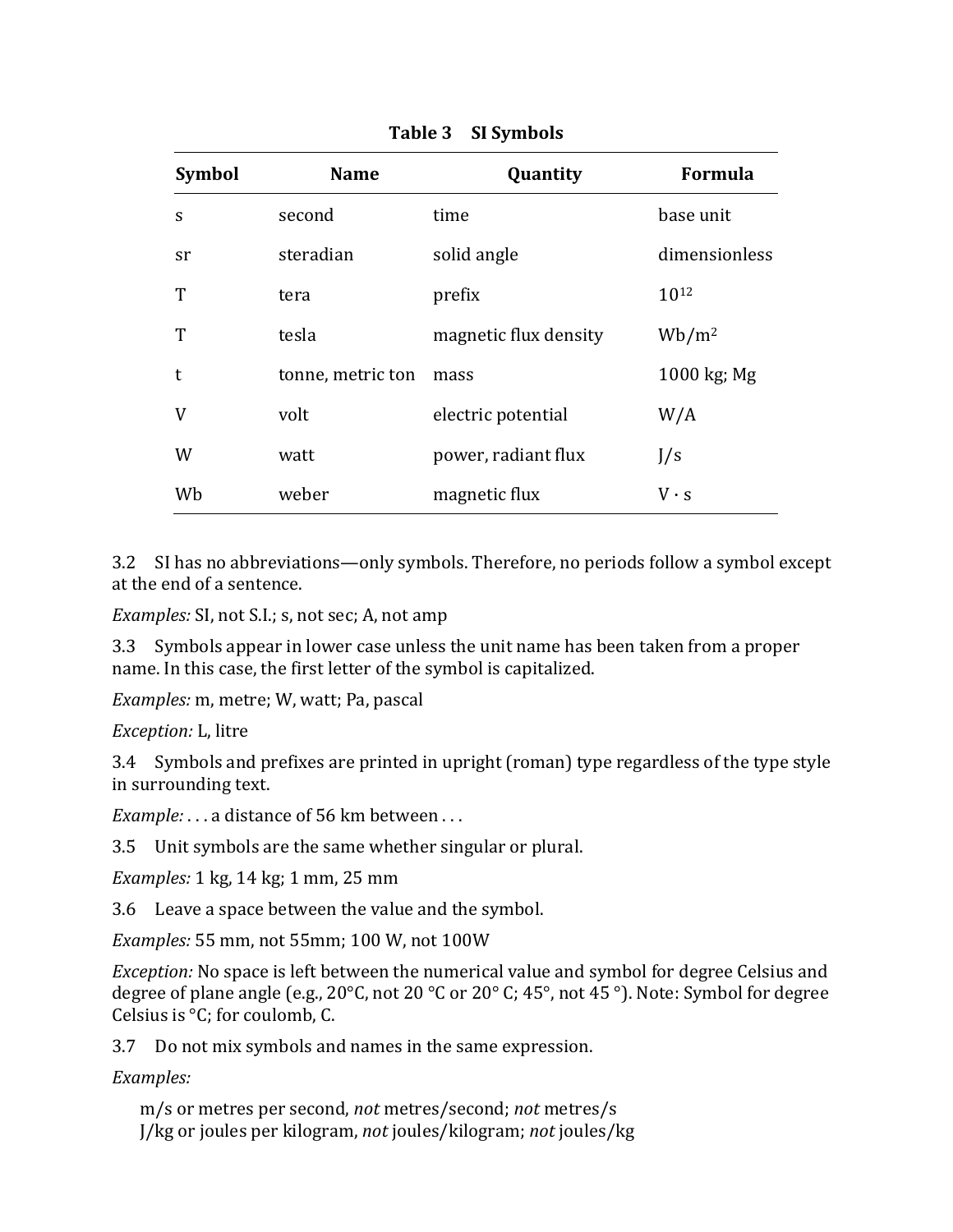3.8 Symbol for product—use the raised dot  $(\cdot)$ .

*Examples:* N·m; mPa·s; W/(m<sup>2</sup> ·K)

3.9 Symbol for quotient—use a solidus (/) or a negative exponent. Note: Use only one solidus per expression.

*Examples:* 

 $m/s$ ; ms<sup>-1</sup> m/s<sup>2</sup> or (m/s)/s, *not* m/s/s kJ/(kg·K) or (kJ/kg)/K, *not* kJ/kg/K

3.10 Place modifying terms such as electrical, alternating current, etc. parenthetically after the symbol with a space in between.

*Examples:* 

MW (e), *not* MWe; *not* MW(e) V (ac), *not* Vac; *not* V(ac) kPa (gage), *not* kPa(gage); *not* KPa gage

#### **4 Prefixes**

4.1 Most prefixes indicate orders of magnitude in steps of 1000. Prefixes provide a convenient way to express large and small numbers and to eliminate nonsignificant digits and leading zeros in decimal fractions. Some prefixes are listed in Table 4.

*Examples:* 

126 000 watts is the same as 126 kilowatts 0.045 metre is the same as 45 millimetres 65 000 metres is the same as 65 kilometres

4.2 To realize the full benefit of the prefixes when expressing a quantity by numerical value, choose a prefix so that the number lies between 0.1 and 1000. For simplicity, give preference to prefixes representing 1000 raised to an integral power (e.g., μm, mm, km).

#### *Exceptions:*

1. For area and volume, the prefixes hecto, deka, deci, and centi are sometimes used; for example, cubic decimetre (L), square hectometre (hectare), cubic centimetre.

- 2. Tables of values of the same quantity.
- 3. Comparison of values.

4. For certain quantities in particular applications. For example, the millimetre is used for linear dimensions in engineering drawings even when the values lie far outside the range of 0.1 mm to 1000 mm; the centimetre is usually used for body measurements and clothing sizes.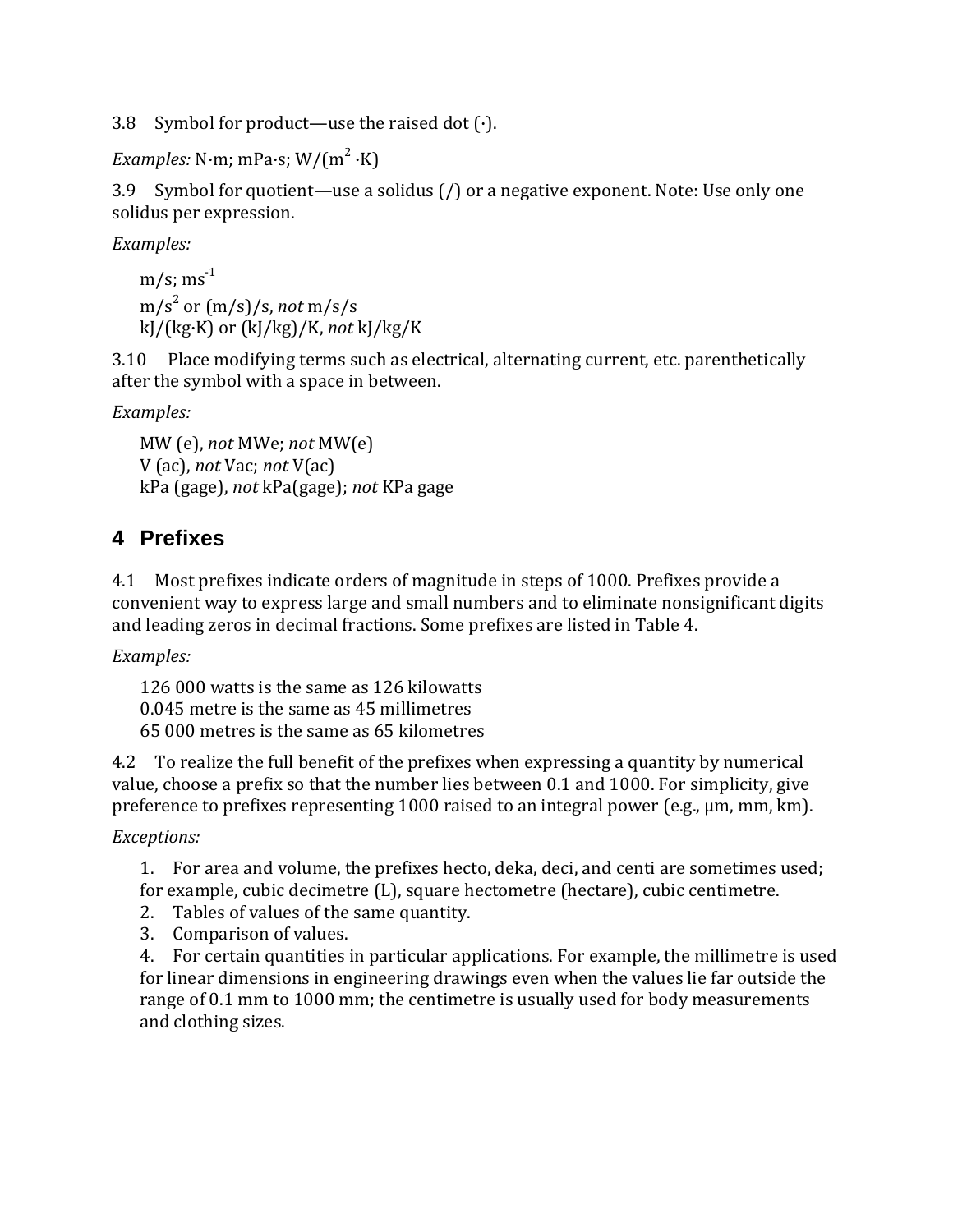| <b>Prefix</b> | ι αυις τ<br>JI I LUIALJ<br><b>Pronunciation</b> | <b>Symbol</b> | <b>Represents</b> |
|---------------|-------------------------------------------------|---------------|-------------------|
| exa           | ex'a (a as in about)                            | E             | 1018              |
| peta          | pet a (e as in pet, a as in about)              | $\mathbf P$   | 1015              |
| tera          | as in terra firma                               | T             | 1012              |
| giga          | jig'a (i as in jig, a as in about)              | G             | 10 <sup>9</sup>   |
| mega          | as in megaphone                                 | M             | 106               |
| kilo          | kill oh                                         | $\bf k$       | $10^3 = 1000$     |
| hecto         | heck toe                                        | $h^*$         | $10^2 = 100$      |
| deka          | deck a (a as in about)                          | $da^*$        | $10^1 = 10$       |
| deci          | as in decimal                                   | $d^*$         | $10^{-1} = 0.1$   |
| centi         | as in centipede                                 | $c^*$         | $10^{-2} = 0.01$  |
| milli         | as in military                                  | m             | $10^{-3} = 0.001$ |
| micro         | as in microphone                                | p             | $10^{-6}$         |
| nano          | nan oh (an as in ant)                           | n             | $10^{-9}$         |
| pico          | peek oh                                         | p             | $10^{-12}$        |

**Table 4 SI Prefixes**

4.3 **Compound units.** A compound unit is a derived unit expressed with two or more units. The prefix is attached to a unit in the numerator.

*Examples:* 

V/m *not* mV/mm mN·m *not* N·mm (torque) MJ/kg not kJ/g

4.4 Compound prefixes formed by a combination of two or more prefixes are not used. Use only one prefix.

*Examples:* 

2 nm *not* 2 mmm 6 MPa *not* 6 kkPa

4.5 **Exponential Powers.** An exponent attached to a symbol containing a prefix indicates that the multiple (of the unit with its prefix) is raised to the power of 10 expressed by the exponent.

*Examples:* 

 $1 \text{ mm}^3 = (10^{-3} \text{ m})^3 = 10^{-9} \text{ m}^3$  $1 \text{ ns}^{-1} = (10^{-9} \text{ s})^{-1} = 10^{9} \text{ s}^{-1}$  $1 \text{ mm}^2/\text{s} = (10^{-3} \text{ m})^2/\text{s} = 10^{-6} \text{ m}^2/\text{s}$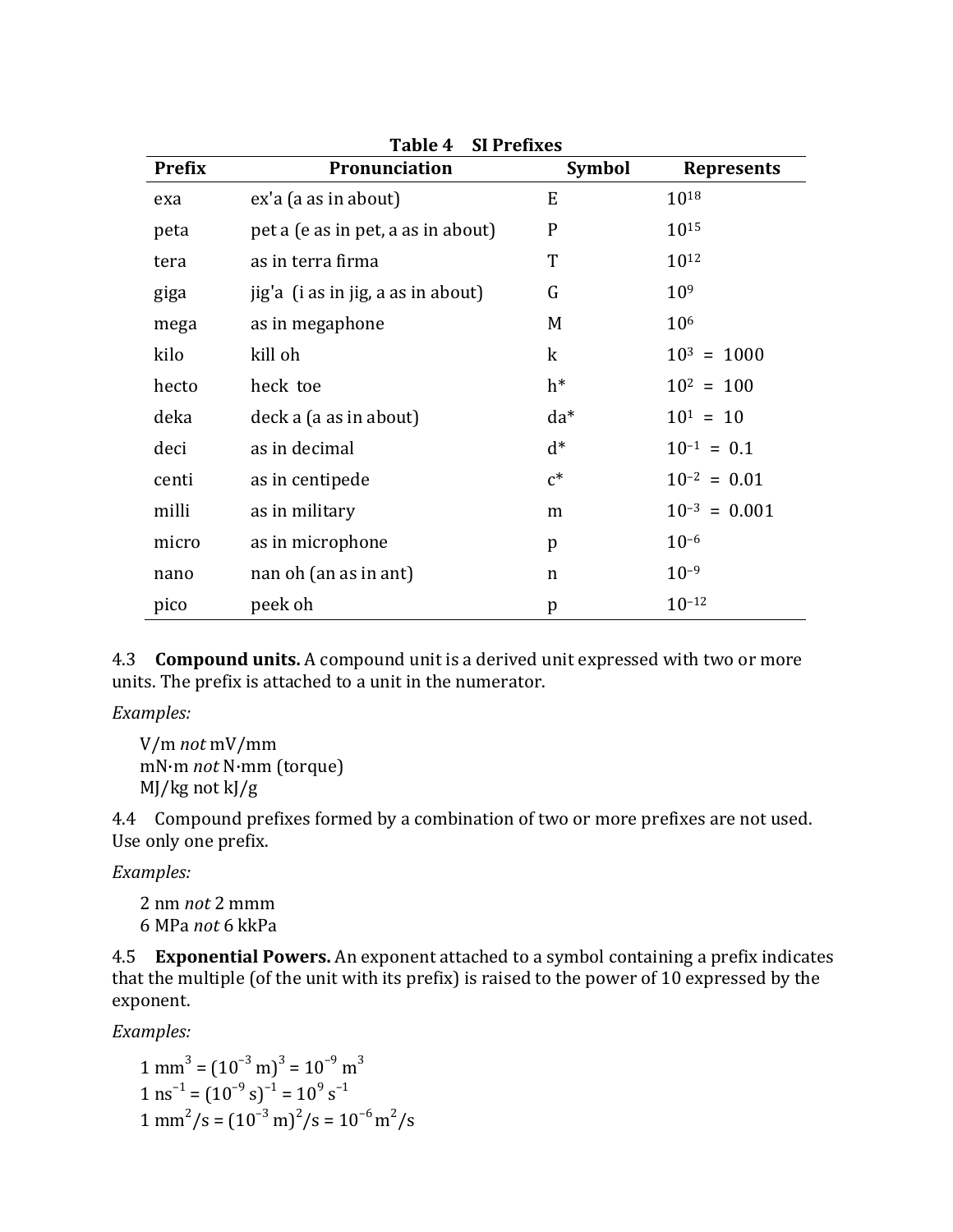### **5 Numbers**

5.1 **Large Numbers.** International practice separates the digits of large numbers into groups of three, counting from the decimal to the left and to the right, and inserts a space to separate the groups. In numbers of four digits, the space is not necessary except for uniformity in tables.

*Examples:* 2.345 678; 73 846; 635 041; 600.000; 0.113 501; 7 258

5.2 **Small Numbers.** When writing numbers less than one, always put a zero before the decimal marker.

*Example:* 0.046

5.3 **Decimal Marker.** The recommended decimal marker is a dot on the line (period). (In some countries, a comma is used as the decimal marker.)

5.4 **Billion.** Because billion means a thousand million in the United States and a million million in most other countries, avoid using the term in technical writing.

5.5 **Roman Numerals.** Do not use M to indicate thousands (MBtu for a thousand Btu), nor MM to indicate millions, nor C to indicate hundreds; they conflict with SI prefixes.

# **6 Words**

6.1 The units in the international system of units are called SI units—not Metric Units and not SI Metric Units. (Inch-Pound units are called I-P units—not conventional units, not U.S. customary units, not English units, and not Imperial units.)

6.2 Treat all spelled out names as nouns. Therefore, do not capitalize the first letter of a unit except at the beginning of a sentence or in capitalized material such as a title.

*Examples:* watt; pascal; ampere; volt; newton; kelvin

*Exception:* Always capitalize the first letter of Celsius.

6.3 Do not begin a sentence with a unit symbol—either rearrange the words or write the unit name in full.

6.4 Use plurals for spelled out words when required by the rules of grammar.

*Examples:* metre — metres; henry — henries; kilogram — kilograms; kelvin — kelvins

*Irregular:* hertz — hertz; lux — lux; siemens — siemens

6.5 Do not put a space or hyphen between the prefix and unit name.

*Examples:* kilometre, not kilo metre or kilo-metre; milliwatt, not milli watt or milli-watt

6.6 When a prefix ends with a vowel and the unit name begins with a vowel, retain and pronounce both vowels.

*Example:* kiloampere

*Exceptions:* hectare; kilohm; megohm

6.7 When compound units are formed by multiplication, leave a space between units that are multiplied.

*Examples:* newton metre, not newton-metre; volt ampere, not volt-ampere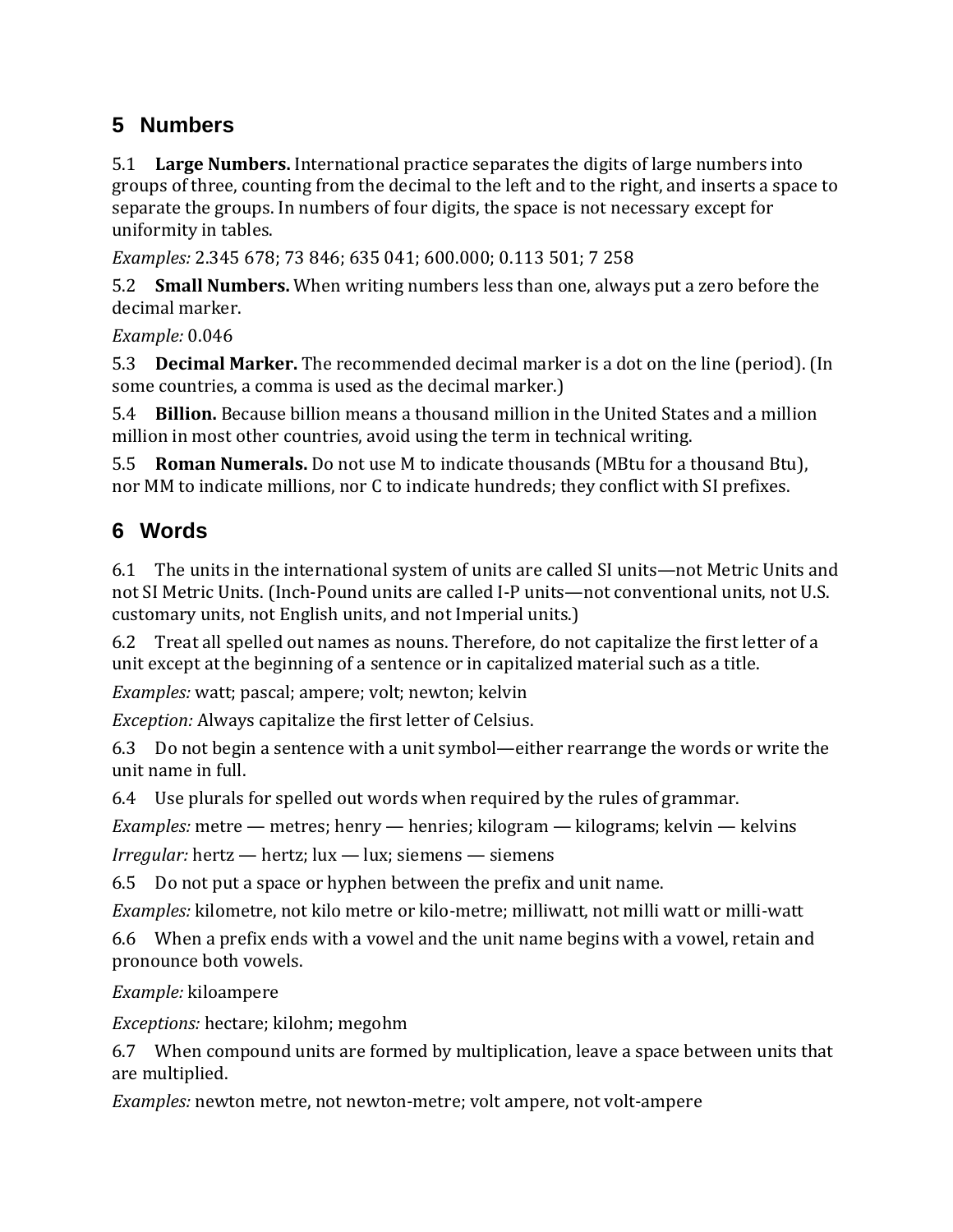| Table 5                                | <b>SI Units for HVAC&amp;R Catalogs</b> |  |  |  |  |  |
|----------------------------------------|-----------------------------------------|--|--|--|--|--|
| Quantity                               | Unit                                    |  |  |  |  |  |
| <b>Boilers</b>                         |                                         |  |  |  |  |  |
| Heat output                            | kW                                      |  |  |  |  |  |
| Heat input                             | kW                                      |  |  |  |  |  |
| Heat release                           | $kW/m^2$                                |  |  |  |  |  |
| Steam generation rate                  | kg/s                                    |  |  |  |  |  |
| Fuel firing rate:                      |                                         |  |  |  |  |  |
| solid                                  | kg/s                                    |  |  |  |  |  |
| gaseous                                | L/s                                     |  |  |  |  |  |
| liquid                                 | kg/s, L/s                               |  |  |  |  |  |
| Volume flow rate (combustion products) | $m^3/s$ , L/s                           |  |  |  |  |  |
| Power input (to drives)                | kW                                      |  |  |  |  |  |
| Operating pressure                     | kPa                                     |  |  |  |  |  |
| Hydraulic resistance                   | kPa                                     |  |  |  |  |  |
| Draft conditions                       | Pa                                      |  |  |  |  |  |
| <b>Coil, Cooling and Heating</b>       |                                         |  |  |  |  |  |
| Heat exchange rate                     | kW                                      |  |  |  |  |  |
| Primary medium:                        |                                         |  |  |  |  |  |
| mass flow rate                         | kg/s                                    |  |  |  |  |  |
| hydraulic resistance                   | kPa                                     |  |  |  |  |  |
| Air volume flow rate                   | $m^3/s$ , L/s                           |  |  |  |  |  |
| Airflow static pressure loss           | Pa                                      |  |  |  |  |  |
| Face area                              | m <sup>2</sup>                          |  |  |  |  |  |
| Fin spacing, center to center          | mm                                      |  |  |  |  |  |
| <b>Controls and Instruments</b>        |                                         |  |  |  |  |  |
| Flow rate:                             |                                         |  |  |  |  |  |
| mass                                   | kg/s                                    |  |  |  |  |  |
| volume                                 | $m^3/s$ , L/s, mL/s                     |  |  |  |  |  |
| Operating pressure                     | kPa                                     |  |  |  |  |  |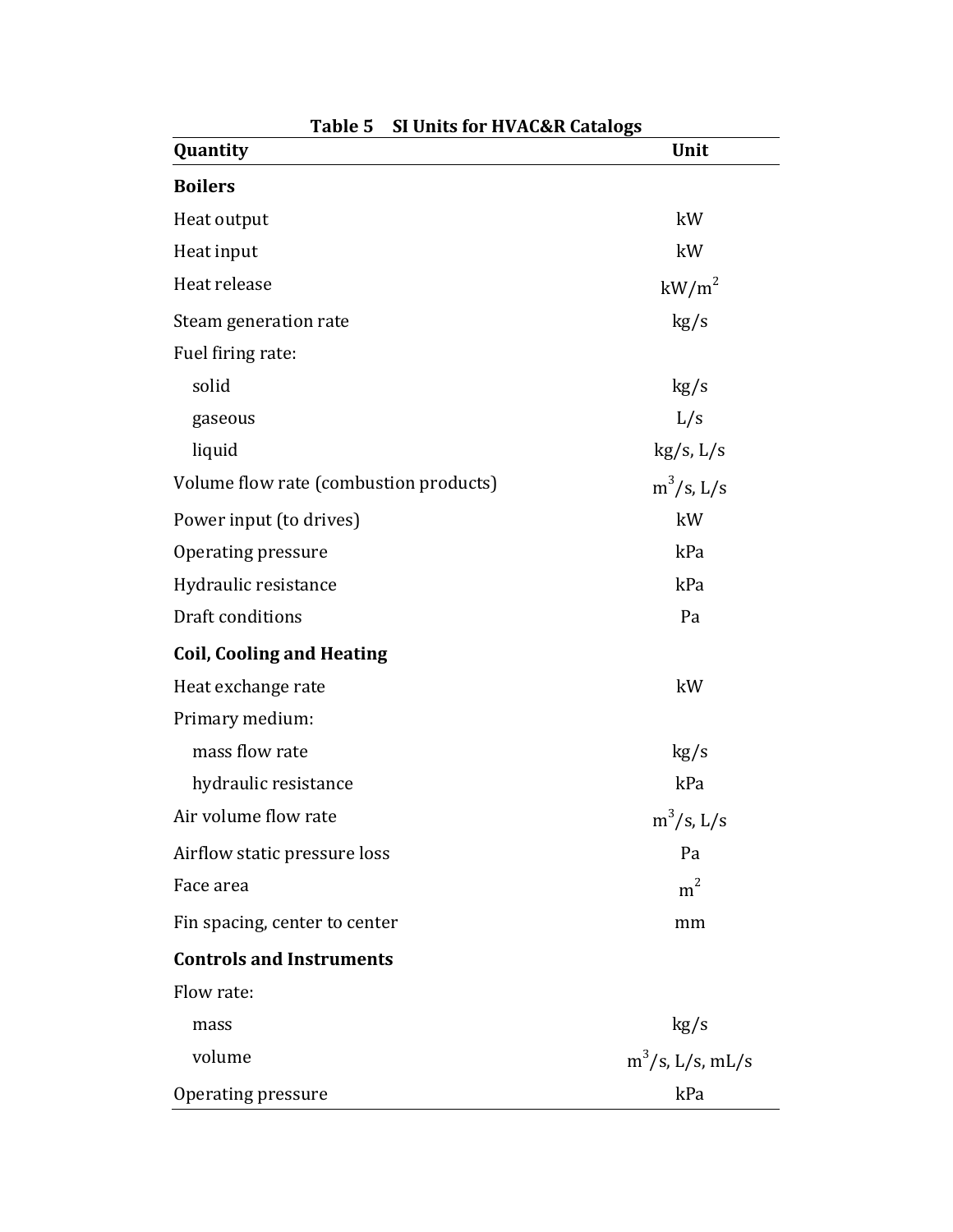| Quantity                     | <b>De Official Textile Catalogs</b><br>Unit |
|------------------------------|---------------------------------------------|
| Hydraulic resistance         | kPa                                         |
| Rotational frequency         | rev/s $(rpm)*$                              |
| <b>Cooling Towers</b>        |                                             |
| Heat extraction rate         | kW                                          |
| Volume flow rate:            |                                             |
| air                          | $m^3/s$ , L/s                               |
| water                        | $m^3/s$ , L/s                               |
| Power input (to drive)       | kW                                          |
| <b>Diffusers and Grilles</b> |                                             |
| Air volume flow rate         | $m^3/s$ , L/s                               |
| Airflow pressure loss        | Pa                                          |
| Velocity                     | m/s                                         |
| Fans                         |                                             |
| Air volume flow rate         | $m^3$ /s, L/s                               |
| Power input (to drive)       | kW                                          |
| Fan static pressure          | Pa                                          |
| Fan total pressure           | Pa                                          |
| Rotational frequency         | rev/s $(rpm)*$                              |
| Outlet velocity              | m/s                                         |
| <b>Air Filters</b>           |                                             |
| Air volume flow rate         | $m^3/s$ , L/s                               |
| Static pressure loss         | Pa                                          |
| Face area                    | m <sup>2</sup>                              |
| <b>Fuels</b>                 |                                             |
| Heating value:               |                                             |
| solid                        | MJ/kg                                       |
| gaseous                      | $MJ/m^3$                                    |
| liquid                       | MJ/kg                                       |

**Table 5 SI Units for HVAC&R Catalogs**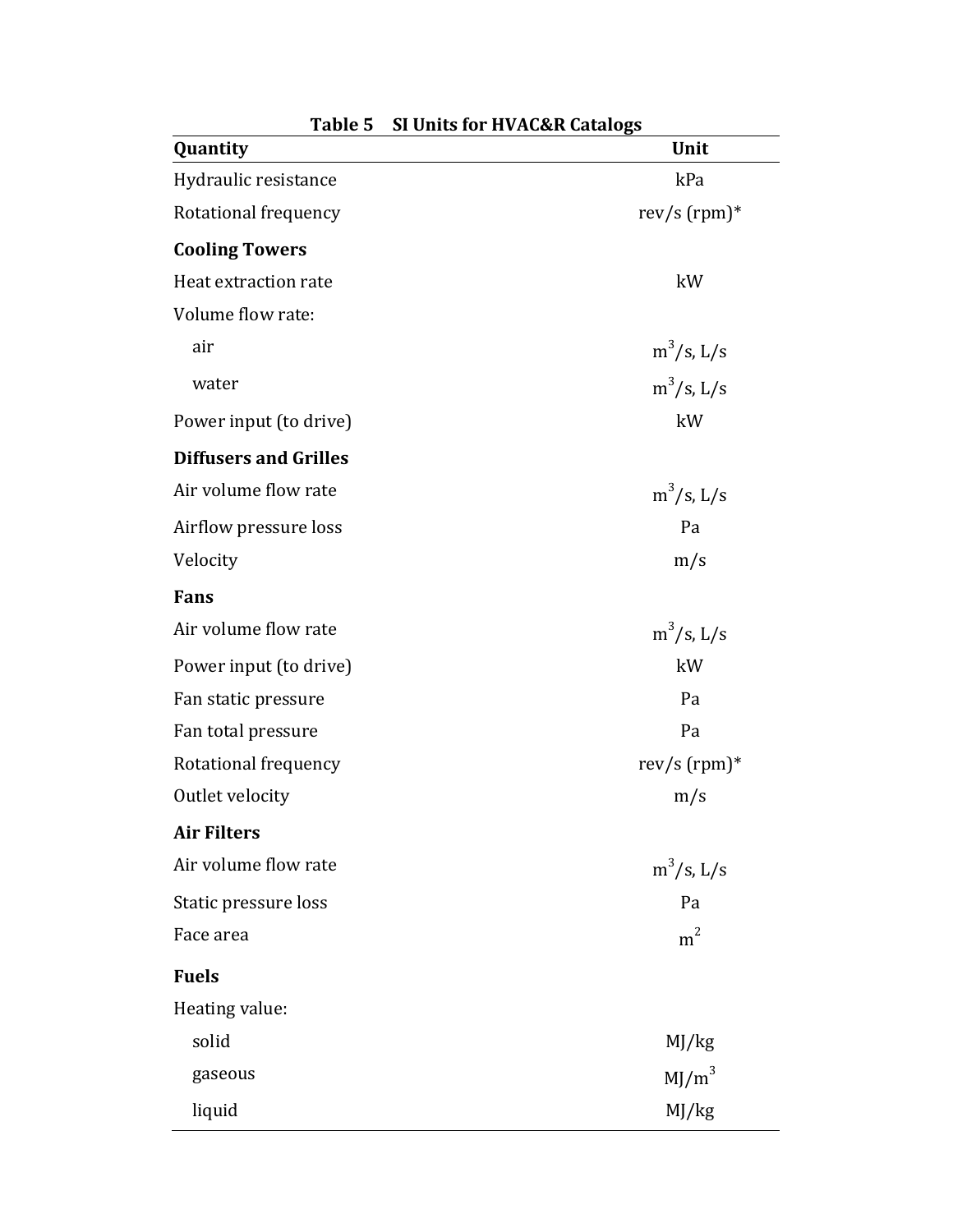| of onto for fivercan datalogo<br>Quantity | Unit           |
|-------------------------------------------|----------------|
| <b>Heat Exchangers</b>                    |                |
| Heat output                               | kW             |
| Mass flow rate                            | kg/s           |
| Hydraulic resistance                      | kPa            |
| Operating pressure                        | kPa            |
| Flow velocity                             | m/s            |
| Heat exchange surface                     | m <sup>2</sup> |
| Fouling factor                            | $m^2/W$        |
| <b>Induction Terminals</b>                |                |
| Heating or cooling output                 | kW             |
| Primary air volume flow rate              | $m^3/s$ , L/s  |
| Primary air static pressure loss          | Pa             |
| Secondary water mass flow rate            | kg/s           |
| Secondary water hydraulic resistance      | kPa            |
| <b>Pumps</b>                              |                |
| Mass flow rate                            | kg/s           |
| Volume flow rate                          | L/s            |
| Power input (to drive)                    | kW             |
| Developed pressure                        | kPa            |
| Operating pressure                        | kPa            |
| Rotational frequency                      | rev/s $(rpm)*$ |
| <b>Space Heating Apparatus</b>            |                |
| Heat output                               | kW             |
| Airflow volume flow rate                  | $m^3/s$ , L/s  |
| Power input (to drive)                    | kW             |
| Primary medium mass flow rate             | kg/s           |
| Hydraulic resistance                      | kPa            |
| Operating pressure                        | kPa            |

**Table 5 SI Units for HVAC&R Catalogs**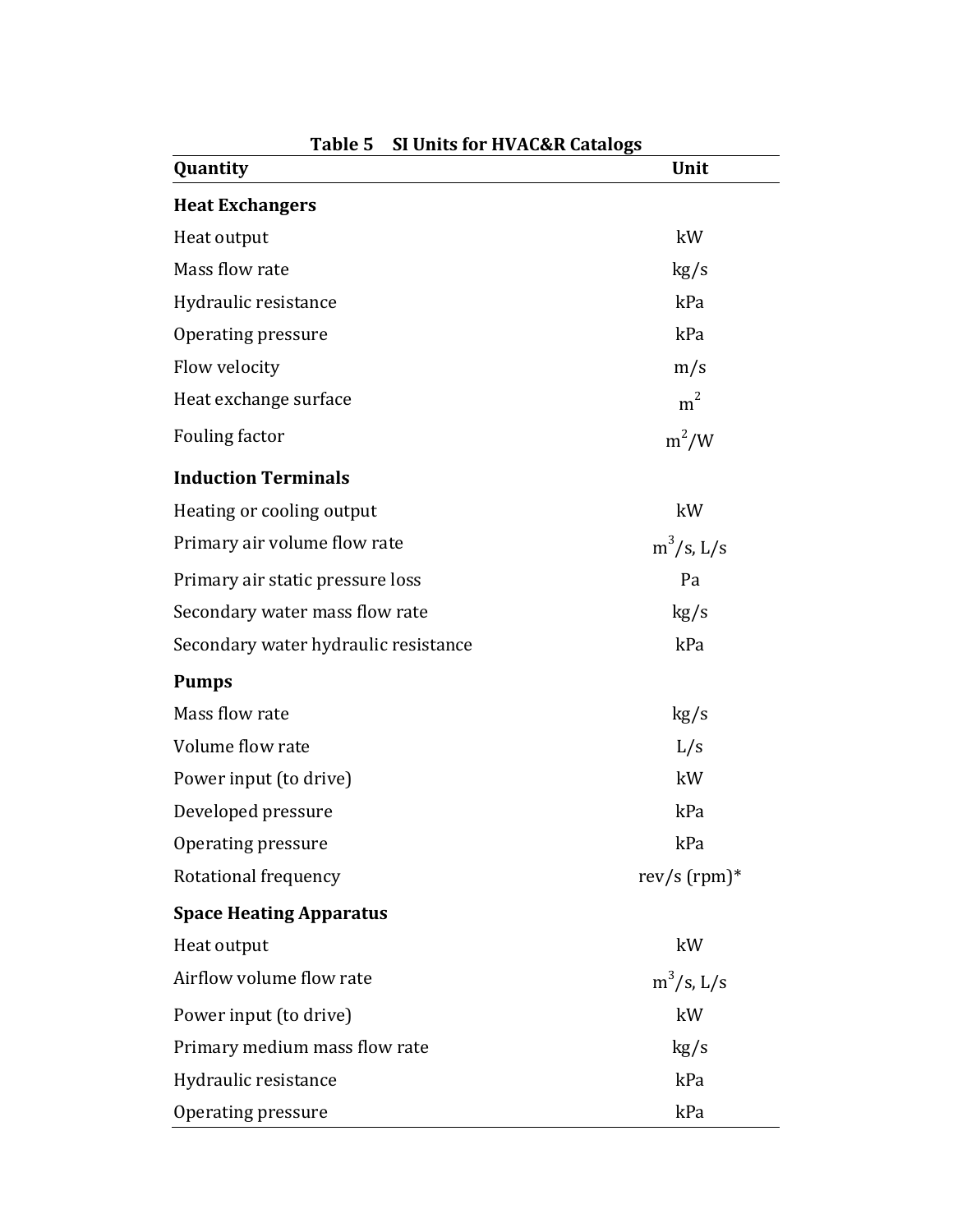| Quantity                     | Unit          |
|------------------------------|---------------|
| Airflow static pressure loss | Pa            |
| <b>Vessels</b>               |               |
| Operating pressure           | kPa           |
| Volumetric capacity          | $m3$ , L      |
| <b>Air Washers</b>           |               |
| Volume flow rate:            |               |
| air                          | $m^3/s$ , L/s |
| water                        | $m^3/s$ , L/s |
| Mass flow rate, water        | kg/s          |
| Power input (to drive)       | kW            |
| Airflow static pressure loss | Pa            |
| Hydraulic resistance         | kPa           |
| <b>Water Chillers</b>        |               |
| Cooling capacity             | kW            |
| Mass flow rate, water        | kg/s          |
| Power input (to drive)       | kW            |
| Refrigerant pressure         | kPa           |
| Hydraulic resistance         | kPa           |

**Table 5 SI Units for HVAC&R Catalogs**

\*Acceptable

6.8 Use the modifier squared or cubed after the unit name.

*Example:* metre per second squared

*Exception:* For area or volume, place the modifier before the units (e.g., square millimetre, cubic metre)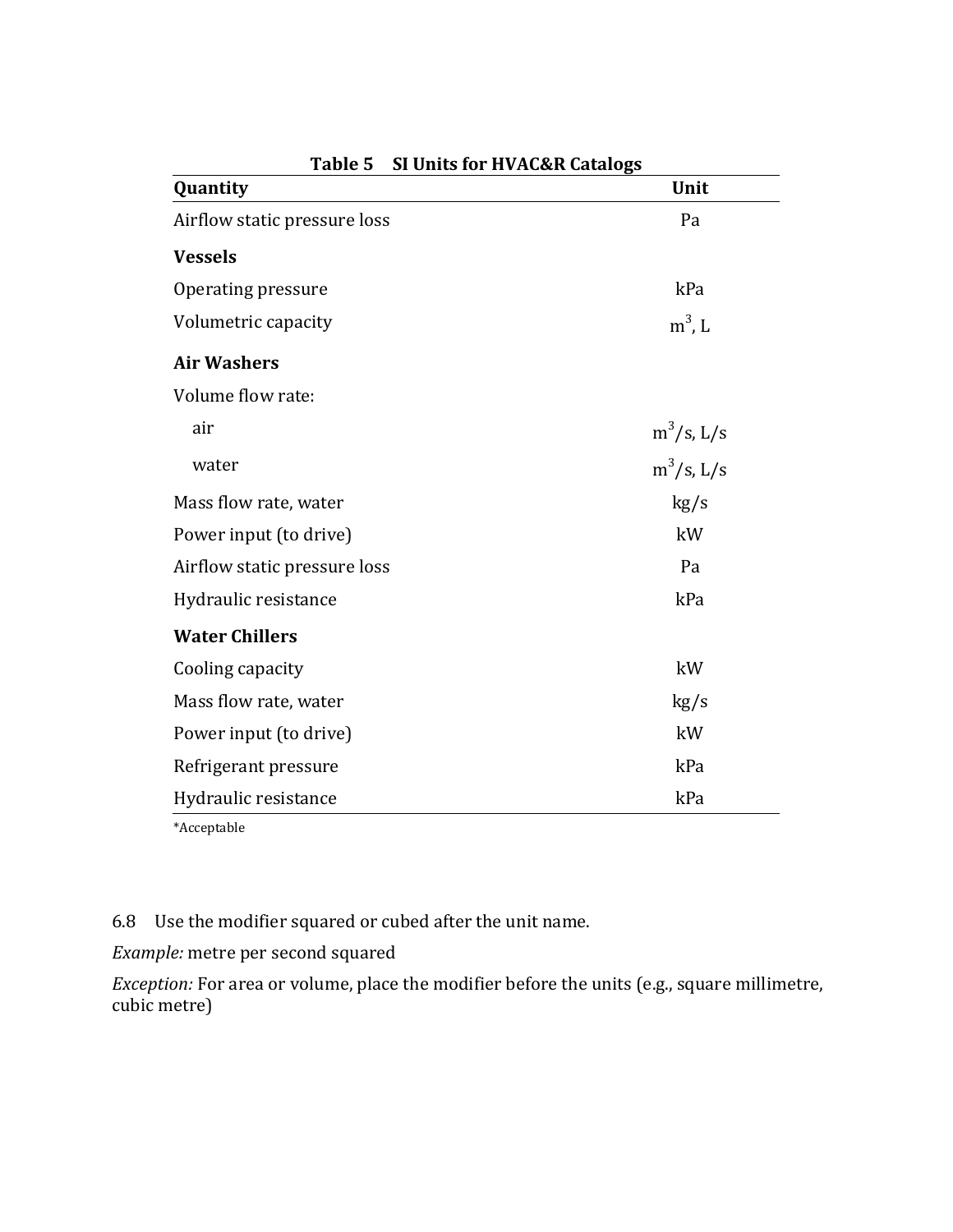6.9 When compound units are formed by division, use the word *per*, not a solidus (/).

*Examples:* metre per second, not metre/second; watt per square metre, not watt/square metre

# **7 Conversions and Substitutions**

7.1 **Conversions** are produced by multiplying the original value by a factor, then rounding so that it implies the same accuracy as in the original units. The same number of significant digits should be retained in the converted value. To convert a value, multiply it by the conversion factor (as found in Tables 6 and 7) and then round to the appropriate number of significant digits. For example, to convert 3 feet 6 7/8 inches to metres:

> $(3 ft \cdot 0.3048 m/ft) + (6.875 in \cdot 0.0254 m/in) = 1.089 025 m,$ which rounds to 1.089 m.

When making conversions, remember that a converted value is no more precise than the original value. For many applications, rounding off the converted value to the same number of significant figures as those in the original value provides acceptable accuracy.

7.2 **Significant digits** are defined as those "necessary to define a numerical value of a quantity" (IEEE/ASTM 2011). Identification of significant digits requires a judgment based on the context of the original measurement or rounding. For example, a drawing notation of "4 ft above finished floor" is unlikely to require a converted SI value of 1.2192 m; a more reasonable value is 1.2 m or 1200 mm.

7.3 **Substitutions** define a new rational value for the measurement, using the original value as a guide in selecting a logical size in the alternative units.

#### *Examples:*

1. A 100 yard foot race converts to 91.44 m; however, a substitution of 100 m is made, for a more rational race distance.

2. A 12 in. pipe size converts to 305 mm. However, if a more logical SI pipe size is 300 mm, to match the size available where a project will be built, 300 mm would be a substitution.

7.4 Generally, for projects in which items from one system of units must fit together with those using another system, conversions should be used. Substitutions should be used when the entire item or system can be specified with the new, more logical value.

7.5 The terms *conversion* and *substitution* should be used to differentiate between direct conversions and the choice of a new size for a value. The terms *hard conversion* and *soft conversion* should not be used.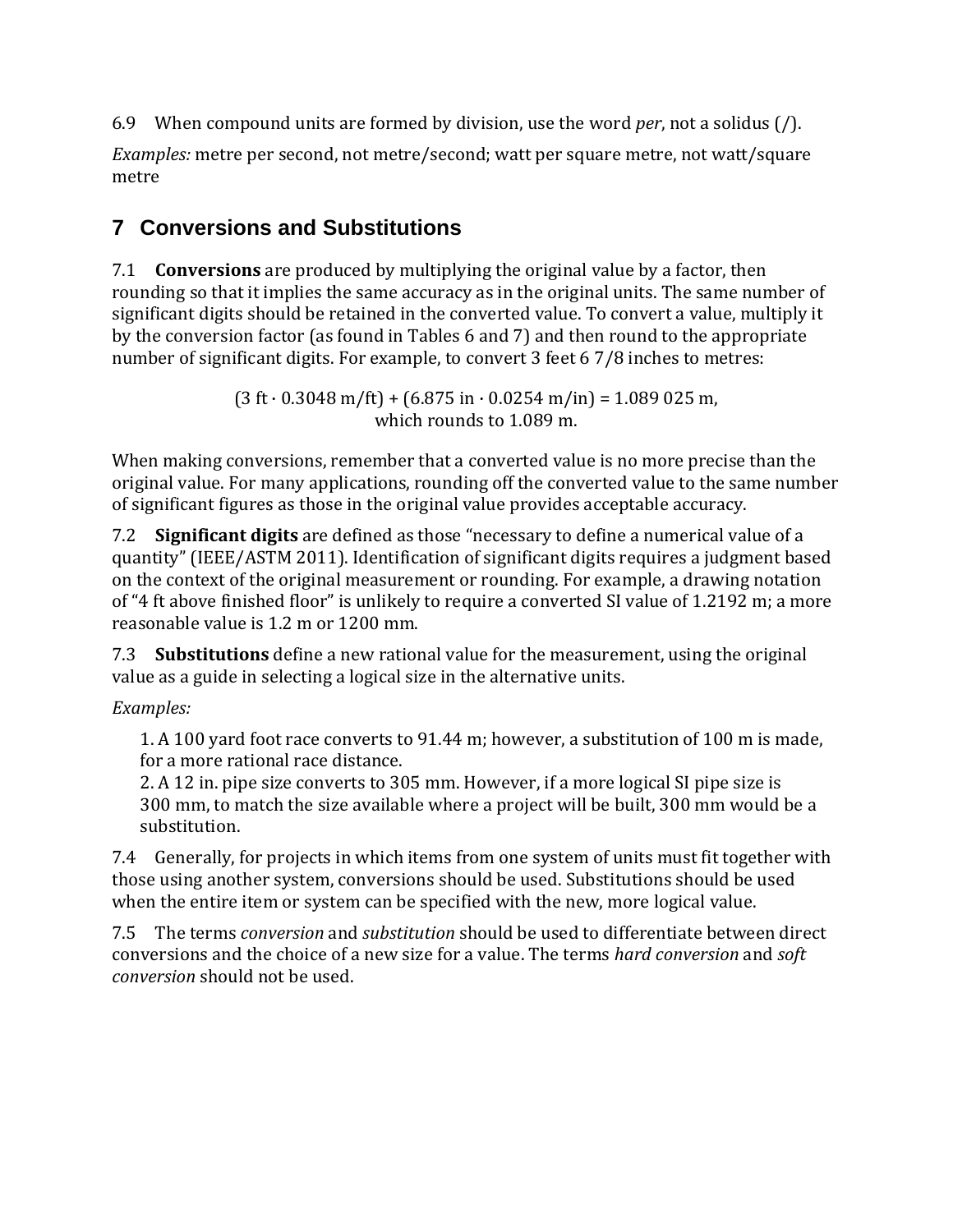# **REFERENCES**

ASHRAE. 2013. Chapter 38, Units and conversions. In *ASHRAE Handbook—*Fundamentals.

IEEE/ASTM. 2011. *American National Standard for Metric Practice.* ANSI/IEEE/ ASTM SI 10™-2010. Institute of Electrical and Electronics Engineers, New York; ASTM International, West Conshohocken, PA.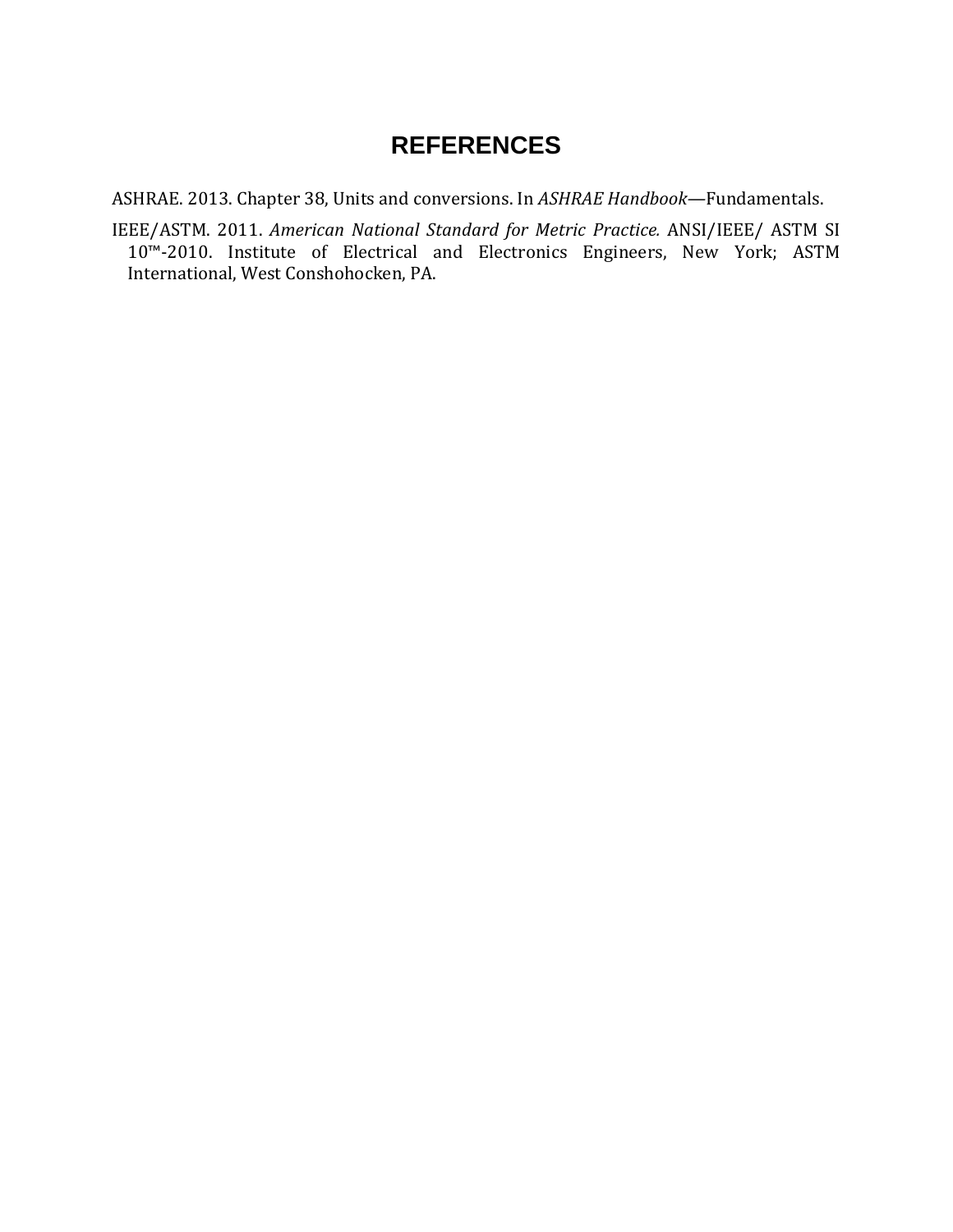| $= 27.708$<br>$\mathbf{1}$<br>$= 2.0360$<br>$= 0.068046$<br>51.715<br>$= 0.068948$<br>$= 0.07030696$<br>$= 6894.8$<br>$\equiv$<br>$2.4559 \times 10^{-3}$<br>$2.4884 \times 10^{-3}$<br>$2.537 \times 10^{-3}$<br>0.036091<br>$\mathbf{1}$<br>0.073483<br>1.8665<br>248.84<br>13.609<br>0.033864<br>0.491154<br>0.033421<br>25.400<br>0.034532<br>3386.4<br>$\mathbf{1}$<br>$1.01325 \times 10^{5*}$<br>14.6960<br>407.19<br>29.921<br>760.0<br>1.01325*<br>1.03323<br>1<br>0.0193368<br>0.53578<br>0.03937<br>$1.31579 \times 10^{-3}$<br>$1.3332 \times 10^{-3}$<br>$1.3595 \times 10^{-3}$<br>133.32<br>$\mathbf{1}$<br>$10^{5*}$<br>14.5038<br>401.86<br>29.530<br>0.98692<br>750.062<br>1.01972*<br>$\mathbf{1}$<br>$9.80665 \times 10^{4*}$<br>14.223<br>28.959<br>0.96784<br>735.559<br>0.980665*<br>394.1<br>$\mathbf{1}$<br>$10^{-5*}$<br>$1.45038 \times 10^{-4}$<br>$4.0186 \times 10^{-3}$<br>$2.953 \times 10^{-4}$<br>$9.8692 \times 10^{-6}$<br>$7.50 \times 10^{-3}$<br>$1.01972 \times 10^{-5*}$<br>$\mathbf{1}$<br>Mass<br>lb (avoir.)<br>kg<br>grain<br>ounce (avoir.)<br>7000*<br>$16*$<br>0.45359<br>$\mathbf{1}$<br>$\equiv$<br>$\equiv$<br>$=$<br>$2.2857 \times 10^{-3}$<br>$6.4800 \times 10^{-5}$<br>$1.4286 \times 10^{-4}$<br>1<br>0.06250<br>437.5*<br>$\mathbf{1}$<br>0.028350<br>$1.5432 \times 10^{4}$<br>35.274<br>2.20462<br>$\mathbf{1}$<br>Volume<br>litre<br>cubic inch<br>cubic foot<br>gallon<br>cubic metre $(m^3)$<br>$5.787 \times 10^{-4}$<br>$4.329 \times 10^{-3}$<br>$1.63871 \times 10^{-5}$<br>$\mathbf{1}$<br>0.0163871<br>$=$<br>1728*<br>7.48052<br>28.317<br>0.028317<br>1<br>231.0*<br>0.13368<br>$\mathbf{1}$<br>3.7854<br>0.0037854<br>0.264173<br>$0.001*$<br>61.02374<br>0.035315<br>1<br>$6.102374 \times 10^{4}$<br>35.315<br>264.173<br>1000*<br>1<br>$ioule(1) =$<br><b>Energy</b><br>Btu<br>ft $\cdot$ lb <sub>f</sub><br>calorie (cal)<br>watt-second $(W \cdot s)$<br>watt-hour $(W \cdot h)$<br>$\,1\,$<br>778.17<br>251.9958<br>1055.056<br>0.293071<br>$3.76616 \times 10^{-4}$<br>$1.2851 \times 10^{-3}$<br>1<br>0.32383<br>1.355818<br>Note: MBtu, which is<br>$3.9683 \times 10^{-3}$<br>$1.163 \times 10^{-3*}$<br>3.08803<br>1<br>4.1868*<br>1000 Btu, is confusing<br>$9.4782 \times 10^{-4}$<br>0.73756<br>0.23885<br>$2.7778 \times 10^{-4}$<br>$\mathbf{1}$<br>and should not be used.<br>3600*<br>2655.22<br>859.85<br>$\mathbf{1}$<br>3.41214<br>lb/ft <sup>3</sup><br>g/cm <sup>3</sup><br><b>Density</b><br>lb/gal<br>kg/m <sup>3</sup><br>$\mathbf{1}$<br>0.133680<br>0.016018<br>16.018463<br>$\equiv$<br>$\equiv$<br>$\equiv$<br>7.48055<br>$\mathbf{1}$<br>0.119827<br>119.827<br>1000*<br>62.4280<br>8.34538<br>1<br>0.008345<br>$0.001*$<br>$\mathbf{1}$<br>0.0624280<br><b>Specific Volume</b><br>$ft^3/lb$<br>gal/lb<br>$\text{cm}^3/\text{g}$<br>$m^3/kg$<br>7.48055<br>62.4280<br>0.0624280<br>$\mathbf{1}$<br>$\equiv$<br>$\equiv$<br>$\equiv$<br>0.133680<br>8.34538<br>0.008345<br>1<br>$0.001*$<br>0.016018<br>0.119827<br>$\mathbf{1}$<br>1000*<br>16.018463<br>119.827<br>$\mathbf{1}$<br>Viscosity (absolute)1 poise = 1 dyne-sec/cm <sup>2</sup> = 0.1 Pa·s = 1 g/(cm·s)<br>$kg/(m \cdot s) = N \cdot s/$<br>$lb_f$ s/ft <sup>2</sup><br>$lb_f \cdot h / ft^2$<br>$lb_m/ft$ s<br>poise<br>m <sup>2</sup><br>$2.0885 \times 10^{-3}$<br>$\mathbf{1}$<br>$5.8014 \times 10^{-7}$<br>$0.1*$<br>0.0671955<br>$\equiv$<br>$\quad =$<br>478.8026<br>$2.7778 \times 10^{-4}$<br>32.17405<br>1<br>47.88026<br>$1.72369 \times 10^{6}$<br>3600*<br>$\mathbf{1}$<br>$1.72369 \times 10^{5}$<br>$1.15827 \times 10^5$<br>$10*$<br>0.0671955<br>0.020885<br>$5.8014 \times 10^{-6}$<br>$\mathbf{1}$<br>14.8819<br>0.031081<br>$8.6336 \times 10^{-6}$<br>1.4882<br>$\mathbf{1}$<br><b>Temperature Interval</b><br><b>Temperature</b><br><b>Temperature</b><br>$\mathbf K$<br>°C<br>$\mathbf{R}^{\circ}$<br>$\circ$ F<br>$\mathbf K$<br>$\circ$ F<br>°C<br>°R<br><b>Scale</b><br>$x - 273.15$<br>1.8x<br>$1.8x - 459.67$<br>$1 K =$<br>$\mathbf{1}$<br>$\mathbf{1}$<br>$9/5 = 1.8$<br>$9/5 = 1.8$<br>Kelvin<br>$x K = x$<br>$1^{\circ}C =$<br>$9/5 = 1.8$<br>Celsius<br>$x^{\circ}C = x + 273.15$<br>$1.8x + 491.67$<br>$1.8x + 32$<br>$\mathbf{1}$<br>$\mathbf{1}$<br>$9/5 = 1.8$<br>$\boldsymbol{x}$<br>5/9<br>Rankine<br>$x^{\circ}R = x/1.8$<br>$x - 459.67$<br>$1^{\circ}R =$<br>5/9<br>$\mathbf{1}$<br>$\mathbf{1}$<br>$(x - 491.67)/1.8$<br>$\boldsymbol{x}$ | Pressure<br>psi | in. of water<br>(60°F) | in. Hg<br>(32°F) | atmosphere | mm Hg<br>(32°F) | bar |                | kgf/cm <sup>2</sup> | pascal       |
|-----------------------------------------------------------------------------------------------------------------------------------------------------------------------------------------------------------------------------------------------------------------------------------------------------------------------------------------------------------------------------------------------------------------------------------------------------------------------------------------------------------------------------------------------------------------------------------------------------------------------------------------------------------------------------------------------------------------------------------------------------------------------------------------------------------------------------------------------------------------------------------------------------------------------------------------------------------------------------------------------------------------------------------------------------------------------------------------------------------------------------------------------------------------------------------------------------------------------------------------------------------------------------------------------------------------------------------------------------------------------------------------------------------------------------------------------------------------------------------------------------------------------------------------------------------------------------------------------------------------------------------------------------------------------------------------------------------------------------------------------------------------------------------------------------------------------------------------------------------------------------------------------------------------------------------------------------------------------------------------------------------------------------------------------------------------------------------------------------------------------------------------------------------------------------------------------------------------------------------------------------------------------------------------------------------------------------------------------------------------------------------------------------------------------------------------------------------------------------------------------------------------------------------------------------------------------------------------------------------------------------------------------------------------------------------------------------------------------------------------------------------------------------------------------------------------------------------------------------------------------------------------------------------------------------------------------------------------------------------------------------------------------------------------------------------------------------------------------------------------------------------------------------------------------------------------------------------------------------------------------------------------------------------------------------------------------------------------------------------------------------------------------------------------------------------------------------------------------------------------------------------------------------------------------------------------------------------------------------------------------------------------------------------------------------------------------------------------------------------------------------------------------------------------------------------------------------------------------------------------------------------------------------------------------------------------------------------------------------------------------------------------------------------------------------------------------------------------------------------------------------------------------------------------------------------------------------------------------------------------------------------------------------------------------------------------------------------------------------------------------------------------------------------------------------------------------------------|-----------------|------------------------|------------------|------------|-----------------|-----|----------------|---------------------|--------------|
|                                                                                                                                                                                                                                                                                                                                                                                                                                                                                                                                                                                                                                                                                                                                                                                                                                                                                                                                                                                                                                                                                                                                                                                                                                                                                                                                                                                                                                                                                                                                                                                                                                                                                                                                                                                                                                                                                                                                                                                                                                                                                                                                                                                                                                                                                                                                                                                                                                                                                                                                                                                                                                                                                                                                                                                                                                                                                                                                                                                                                                                                                                                                                                                                                                                                                                                                                                                                                                                                                                                                                                                                                                                                                                                                                                                                                                                                                                                                                                                                                                                                                                                                                                                                                                                                                                                                                                                                                                                           |                 |                        |                  |            |                 |     |                |                     |              |
|                                                                                                                                                                                                                                                                                                                                                                                                                                                                                                                                                                                                                                                                                                                                                                                                                                                                                                                                                                                                                                                                                                                                                                                                                                                                                                                                                                                                                                                                                                                                                                                                                                                                                                                                                                                                                                                                                                                                                                                                                                                                                                                                                                                                                                                                                                                                                                                                                                                                                                                                                                                                                                                                                                                                                                                                                                                                                                                                                                                                                                                                                                                                                                                                                                                                                                                                                                                                                                                                                                                                                                                                                                                                                                                                                                                                                                                                                                                                                                                                                                                                                                                                                                                                                                                                                                                                                                                                                                                           |                 |                        |                  |            |                 |     |                |                     |              |
|                                                                                                                                                                                                                                                                                                                                                                                                                                                                                                                                                                                                                                                                                                                                                                                                                                                                                                                                                                                                                                                                                                                                                                                                                                                                                                                                                                                                                                                                                                                                                                                                                                                                                                                                                                                                                                                                                                                                                                                                                                                                                                                                                                                                                                                                                                                                                                                                                                                                                                                                                                                                                                                                                                                                                                                                                                                                                                                                                                                                                                                                                                                                                                                                                                                                                                                                                                                                                                                                                                                                                                                                                                                                                                                                                                                                                                                                                                                                                                                                                                                                                                                                                                                                                                                                                                                                                                                                                                                           |                 |                        |                  |            |                 |     |                |                     |              |
|                                                                                                                                                                                                                                                                                                                                                                                                                                                                                                                                                                                                                                                                                                                                                                                                                                                                                                                                                                                                                                                                                                                                                                                                                                                                                                                                                                                                                                                                                                                                                                                                                                                                                                                                                                                                                                                                                                                                                                                                                                                                                                                                                                                                                                                                                                                                                                                                                                                                                                                                                                                                                                                                                                                                                                                                                                                                                                                                                                                                                                                                                                                                                                                                                                                                                                                                                                                                                                                                                                                                                                                                                                                                                                                                                                                                                                                                                                                                                                                                                                                                                                                                                                                                                                                                                                                                                                                                                                                           |                 |                        |                  |            |                 |     |                |                     |              |
|                                                                                                                                                                                                                                                                                                                                                                                                                                                                                                                                                                                                                                                                                                                                                                                                                                                                                                                                                                                                                                                                                                                                                                                                                                                                                                                                                                                                                                                                                                                                                                                                                                                                                                                                                                                                                                                                                                                                                                                                                                                                                                                                                                                                                                                                                                                                                                                                                                                                                                                                                                                                                                                                                                                                                                                                                                                                                                                                                                                                                                                                                                                                                                                                                                                                                                                                                                                                                                                                                                                                                                                                                                                                                                                                                                                                                                                                                                                                                                                                                                                                                                                                                                                                                                                                                                                                                                                                                                                           |                 |                        |                  |            |                 |     |                |                     |              |
|                                                                                                                                                                                                                                                                                                                                                                                                                                                                                                                                                                                                                                                                                                                                                                                                                                                                                                                                                                                                                                                                                                                                                                                                                                                                                                                                                                                                                                                                                                                                                                                                                                                                                                                                                                                                                                                                                                                                                                                                                                                                                                                                                                                                                                                                                                                                                                                                                                                                                                                                                                                                                                                                                                                                                                                                                                                                                                                                                                                                                                                                                                                                                                                                                                                                                                                                                                                                                                                                                                                                                                                                                                                                                                                                                                                                                                                                                                                                                                                                                                                                                                                                                                                                                                                                                                                                                                                                                                                           |                 |                        |                  |            |                 |     |                |                     |              |
|                                                                                                                                                                                                                                                                                                                                                                                                                                                                                                                                                                                                                                                                                                                                                                                                                                                                                                                                                                                                                                                                                                                                                                                                                                                                                                                                                                                                                                                                                                                                                                                                                                                                                                                                                                                                                                                                                                                                                                                                                                                                                                                                                                                                                                                                                                                                                                                                                                                                                                                                                                                                                                                                                                                                                                                                                                                                                                                                                                                                                                                                                                                                                                                                                                                                                                                                                                                                                                                                                                                                                                                                                                                                                                                                                                                                                                                                                                                                                                                                                                                                                                                                                                                                                                                                                                                                                                                                                                                           |                 |                        |                  |            |                 |     |                |                     |              |
|                                                                                                                                                                                                                                                                                                                                                                                                                                                                                                                                                                                                                                                                                                                                                                                                                                                                                                                                                                                                                                                                                                                                                                                                                                                                                                                                                                                                                                                                                                                                                                                                                                                                                                                                                                                                                                                                                                                                                                                                                                                                                                                                                                                                                                                                                                                                                                                                                                                                                                                                                                                                                                                                                                                                                                                                                                                                                                                                                                                                                                                                                                                                                                                                                                                                                                                                                                                                                                                                                                                                                                                                                                                                                                                                                                                                                                                                                                                                                                                                                                                                                                                                                                                                                                                                                                                                                                                                                                                           |                 |                        |                  |            |                 |     |                |                     |              |
|                                                                                                                                                                                                                                                                                                                                                                                                                                                                                                                                                                                                                                                                                                                                                                                                                                                                                                                                                                                                                                                                                                                                                                                                                                                                                                                                                                                                                                                                                                                                                                                                                                                                                                                                                                                                                                                                                                                                                                                                                                                                                                                                                                                                                                                                                                                                                                                                                                                                                                                                                                                                                                                                                                                                                                                                                                                                                                                                                                                                                                                                                                                                                                                                                                                                                                                                                                                                                                                                                                                                                                                                                                                                                                                                                                                                                                                                                                                                                                                                                                                                                                                                                                                                                                                                                                                                                                                                                                                           |                 |                        |                  |            |                 |     |                |                     |              |
|                                                                                                                                                                                                                                                                                                                                                                                                                                                                                                                                                                                                                                                                                                                                                                                                                                                                                                                                                                                                                                                                                                                                                                                                                                                                                                                                                                                                                                                                                                                                                                                                                                                                                                                                                                                                                                                                                                                                                                                                                                                                                                                                                                                                                                                                                                                                                                                                                                                                                                                                                                                                                                                                                                                                                                                                                                                                                                                                                                                                                                                                                                                                                                                                                                                                                                                                                                                                                                                                                                                                                                                                                                                                                                                                                                                                                                                                                                                                                                                                                                                                                                                                                                                                                                                                                                                                                                                                                                                           |                 |                        |                  |            |                 |     |                |                     |              |
|                                                                                                                                                                                                                                                                                                                                                                                                                                                                                                                                                                                                                                                                                                                                                                                                                                                                                                                                                                                                                                                                                                                                                                                                                                                                                                                                                                                                                                                                                                                                                                                                                                                                                                                                                                                                                                                                                                                                                                                                                                                                                                                                                                                                                                                                                                                                                                                                                                                                                                                                                                                                                                                                                                                                                                                                                                                                                                                                                                                                                                                                                                                                                                                                                                                                                                                                                                                                                                                                                                                                                                                                                                                                                                                                                                                                                                                                                                                                                                                                                                                                                                                                                                                                                                                                                                                                                                                                                                                           |                 |                        |                  |            |                 |     |                |                     |              |
|                                                                                                                                                                                                                                                                                                                                                                                                                                                                                                                                                                                                                                                                                                                                                                                                                                                                                                                                                                                                                                                                                                                                                                                                                                                                                                                                                                                                                                                                                                                                                                                                                                                                                                                                                                                                                                                                                                                                                                                                                                                                                                                                                                                                                                                                                                                                                                                                                                                                                                                                                                                                                                                                                                                                                                                                                                                                                                                                                                                                                                                                                                                                                                                                                                                                                                                                                                                                                                                                                                                                                                                                                                                                                                                                                                                                                                                                                                                                                                                                                                                                                                                                                                                                                                                                                                                                                                                                                                                           |                 |                        |                  |            |                 |     |                |                     |              |
|                                                                                                                                                                                                                                                                                                                                                                                                                                                                                                                                                                                                                                                                                                                                                                                                                                                                                                                                                                                                                                                                                                                                                                                                                                                                                                                                                                                                                                                                                                                                                                                                                                                                                                                                                                                                                                                                                                                                                                                                                                                                                                                                                                                                                                                                                                                                                                                                                                                                                                                                                                                                                                                                                                                                                                                                                                                                                                                                                                                                                                                                                                                                                                                                                                                                                                                                                                                                                                                                                                                                                                                                                                                                                                                                                                                                                                                                                                                                                                                                                                                                                                                                                                                                                                                                                                                                                                                                                                                           |                 |                        |                  |            |                 |     |                |                     |              |
|                                                                                                                                                                                                                                                                                                                                                                                                                                                                                                                                                                                                                                                                                                                                                                                                                                                                                                                                                                                                                                                                                                                                                                                                                                                                                                                                                                                                                                                                                                                                                                                                                                                                                                                                                                                                                                                                                                                                                                                                                                                                                                                                                                                                                                                                                                                                                                                                                                                                                                                                                                                                                                                                                                                                                                                                                                                                                                                                                                                                                                                                                                                                                                                                                                                                                                                                                                                                                                                                                                                                                                                                                                                                                                                                                                                                                                                                                                                                                                                                                                                                                                                                                                                                                                                                                                                                                                                                                                                           |                 |                        |                  |            |                 |     |                |                     |              |
|                                                                                                                                                                                                                                                                                                                                                                                                                                                                                                                                                                                                                                                                                                                                                                                                                                                                                                                                                                                                                                                                                                                                                                                                                                                                                                                                                                                                                                                                                                                                                                                                                                                                                                                                                                                                                                                                                                                                                                                                                                                                                                                                                                                                                                                                                                                                                                                                                                                                                                                                                                                                                                                                                                                                                                                                                                                                                                                                                                                                                                                                                                                                                                                                                                                                                                                                                                                                                                                                                                                                                                                                                                                                                                                                                                                                                                                                                                                                                                                                                                                                                                                                                                                                                                                                                                                                                                                                                                                           |                 |                        |                  |            |                 |     |                |                     |              |
|                                                                                                                                                                                                                                                                                                                                                                                                                                                                                                                                                                                                                                                                                                                                                                                                                                                                                                                                                                                                                                                                                                                                                                                                                                                                                                                                                                                                                                                                                                                                                                                                                                                                                                                                                                                                                                                                                                                                                                                                                                                                                                                                                                                                                                                                                                                                                                                                                                                                                                                                                                                                                                                                                                                                                                                                                                                                                                                                                                                                                                                                                                                                                                                                                                                                                                                                                                                                                                                                                                                                                                                                                                                                                                                                                                                                                                                                                                                                                                                                                                                                                                                                                                                                                                                                                                                                                                                                                                                           |                 |                        |                  |            |                 |     |                |                     |              |
|                                                                                                                                                                                                                                                                                                                                                                                                                                                                                                                                                                                                                                                                                                                                                                                                                                                                                                                                                                                                                                                                                                                                                                                                                                                                                                                                                                                                                                                                                                                                                                                                                                                                                                                                                                                                                                                                                                                                                                                                                                                                                                                                                                                                                                                                                                                                                                                                                                                                                                                                                                                                                                                                                                                                                                                                                                                                                                                                                                                                                                                                                                                                                                                                                                                                                                                                                                                                                                                                                                                                                                                                                                                                                                                                                                                                                                                                                                                                                                                                                                                                                                                                                                                                                                                                                                                                                                                                                                                           |                 |                        |                  |            |                 |     |                |                     |              |
|                                                                                                                                                                                                                                                                                                                                                                                                                                                                                                                                                                                                                                                                                                                                                                                                                                                                                                                                                                                                                                                                                                                                                                                                                                                                                                                                                                                                                                                                                                                                                                                                                                                                                                                                                                                                                                                                                                                                                                                                                                                                                                                                                                                                                                                                                                                                                                                                                                                                                                                                                                                                                                                                                                                                                                                                                                                                                                                                                                                                                                                                                                                                                                                                                                                                                                                                                                                                                                                                                                                                                                                                                                                                                                                                                                                                                                                                                                                                                                                                                                                                                                                                                                                                                                                                                                                                                                                                                                                           |                 |                        |                  |            |                 |     |                |                     |              |
|                                                                                                                                                                                                                                                                                                                                                                                                                                                                                                                                                                                                                                                                                                                                                                                                                                                                                                                                                                                                                                                                                                                                                                                                                                                                                                                                                                                                                                                                                                                                                                                                                                                                                                                                                                                                                                                                                                                                                                                                                                                                                                                                                                                                                                                                                                                                                                                                                                                                                                                                                                                                                                                                                                                                                                                                                                                                                                                                                                                                                                                                                                                                                                                                                                                                                                                                                                                                                                                                                                                                                                                                                                                                                                                                                                                                                                                                                                                                                                                                                                                                                                                                                                                                                                                                                                                                                                                                                                                           |                 |                        |                  |            |                 |     |                |                     |              |
|                                                                                                                                                                                                                                                                                                                                                                                                                                                                                                                                                                                                                                                                                                                                                                                                                                                                                                                                                                                                                                                                                                                                                                                                                                                                                                                                                                                                                                                                                                                                                                                                                                                                                                                                                                                                                                                                                                                                                                                                                                                                                                                                                                                                                                                                                                                                                                                                                                                                                                                                                                                                                                                                                                                                                                                                                                                                                                                                                                                                                                                                                                                                                                                                                                                                                                                                                                                                                                                                                                                                                                                                                                                                                                                                                                                                                                                                                                                                                                                                                                                                                                                                                                                                                                                                                                                                                                                                                                                           |                 |                        |                  |            |                 |     |                |                     |              |
|                                                                                                                                                                                                                                                                                                                                                                                                                                                                                                                                                                                                                                                                                                                                                                                                                                                                                                                                                                                                                                                                                                                                                                                                                                                                                                                                                                                                                                                                                                                                                                                                                                                                                                                                                                                                                                                                                                                                                                                                                                                                                                                                                                                                                                                                                                                                                                                                                                                                                                                                                                                                                                                                                                                                                                                                                                                                                                                                                                                                                                                                                                                                                                                                                                                                                                                                                                                                                                                                                                                                                                                                                                                                                                                                                                                                                                                                                                                                                                                                                                                                                                                                                                                                                                                                                                                                                                                                                                                           |                 |                        |                  |            |                 |     |                |                     |              |
|                                                                                                                                                                                                                                                                                                                                                                                                                                                                                                                                                                                                                                                                                                                                                                                                                                                                                                                                                                                                                                                                                                                                                                                                                                                                                                                                                                                                                                                                                                                                                                                                                                                                                                                                                                                                                                                                                                                                                                                                                                                                                                                                                                                                                                                                                                                                                                                                                                                                                                                                                                                                                                                                                                                                                                                                                                                                                                                                                                                                                                                                                                                                                                                                                                                                                                                                                                                                                                                                                                                                                                                                                                                                                                                                                                                                                                                                                                                                                                                                                                                                                                                                                                                                                                                                                                                                                                                                                                                           |                 |                        |                  |            |                 |     |                |                     |              |
|                                                                                                                                                                                                                                                                                                                                                                                                                                                                                                                                                                                                                                                                                                                                                                                                                                                                                                                                                                                                                                                                                                                                                                                                                                                                                                                                                                                                                                                                                                                                                                                                                                                                                                                                                                                                                                                                                                                                                                                                                                                                                                                                                                                                                                                                                                                                                                                                                                                                                                                                                                                                                                                                                                                                                                                                                                                                                                                                                                                                                                                                                                                                                                                                                                                                                                                                                                                                                                                                                                                                                                                                                                                                                                                                                                                                                                                                                                                                                                                                                                                                                                                                                                                                                                                                                                                                                                                                                                                           |                 |                        |                  |            |                 |     |                |                     |              |
|                                                                                                                                                                                                                                                                                                                                                                                                                                                                                                                                                                                                                                                                                                                                                                                                                                                                                                                                                                                                                                                                                                                                                                                                                                                                                                                                                                                                                                                                                                                                                                                                                                                                                                                                                                                                                                                                                                                                                                                                                                                                                                                                                                                                                                                                                                                                                                                                                                                                                                                                                                                                                                                                                                                                                                                                                                                                                                                                                                                                                                                                                                                                                                                                                                                                                                                                                                                                                                                                                                                                                                                                                                                                                                                                                                                                                                                                                                                                                                                                                                                                                                                                                                                                                                                                                                                                                                                                                                                           |                 |                        |                  |            |                 |     |                |                     |              |
|                                                                                                                                                                                                                                                                                                                                                                                                                                                                                                                                                                                                                                                                                                                                                                                                                                                                                                                                                                                                                                                                                                                                                                                                                                                                                                                                                                                                                                                                                                                                                                                                                                                                                                                                                                                                                                                                                                                                                                                                                                                                                                                                                                                                                                                                                                                                                                                                                                                                                                                                                                                                                                                                                                                                                                                                                                                                                                                                                                                                                                                                                                                                                                                                                                                                                                                                                                                                                                                                                                                                                                                                                                                                                                                                                                                                                                                                                                                                                                                                                                                                                                                                                                                                                                                                                                                                                                                                                                                           |                 |                        |                  |            |                 |     |                |                     |              |
|                                                                                                                                                                                                                                                                                                                                                                                                                                                                                                                                                                                                                                                                                                                                                                                                                                                                                                                                                                                                                                                                                                                                                                                                                                                                                                                                                                                                                                                                                                                                                                                                                                                                                                                                                                                                                                                                                                                                                                                                                                                                                                                                                                                                                                                                                                                                                                                                                                                                                                                                                                                                                                                                                                                                                                                                                                                                                                                                                                                                                                                                                                                                                                                                                                                                                                                                                                                                                                                                                                                                                                                                                                                                                                                                                                                                                                                                                                                                                                                                                                                                                                                                                                                                                                                                                                                                                                                                                                                           |                 |                        |                  |            |                 |     |                |                     |              |
|                                                                                                                                                                                                                                                                                                                                                                                                                                                                                                                                                                                                                                                                                                                                                                                                                                                                                                                                                                                                                                                                                                                                                                                                                                                                                                                                                                                                                                                                                                                                                                                                                                                                                                                                                                                                                                                                                                                                                                                                                                                                                                                                                                                                                                                                                                                                                                                                                                                                                                                                                                                                                                                                                                                                                                                                                                                                                                                                                                                                                                                                                                                                                                                                                                                                                                                                                                                                                                                                                                                                                                                                                                                                                                                                                                                                                                                                                                                                                                                                                                                                                                                                                                                                                                                                                                                                                                                                                                                           |                 |                        |                  |            |                 |     |                |                     |              |
|                                                                                                                                                                                                                                                                                                                                                                                                                                                                                                                                                                                                                                                                                                                                                                                                                                                                                                                                                                                                                                                                                                                                                                                                                                                                                                                                                                                                                                                                                                                                                                                                                                                                                                                                                                                                                                                                                                                                                                                                                                                                                                                                                                                                                                                                                                                                                                                                                                                                                                                                                                                                                                                                                                                                                                                                                                                                                                                                                                                                                                                                                                                                                                                                                                                                                                                                                                                                                                                                                                                                                                                                                                                                                                                                                                                                                                                                                                                                                                                                                                                                                                                                                                                                                                                                                                                                                                                                                                                           |                 |                        |                  |            |                 |     |                |                     |              |
|                                                                                                                                                                                                                                                                                                                                                                                                                                                                                                                                                                                                                                                                                                                                                                                                                                                                                                                                                                                                                                                                                                                                                                                                                                                                                                                                                                                                                                                                                                                                                                                                                                                                                                                                                                                                                                                                                                                                                                                                                                                                                                                                                                                                                                                                                                                                                                                                                                                                                                                                                                                                                                                                                                                                                                                                                                                                                                                                                                                                                                                                                                                                                                                                                                                                                                                                                                                                                                                                                                                                                                                                                                                                                                                                                                                                                                                                                                                                                                                                                                                                                                                                                                                                                                                                                                                                                                                                                                                           |                 |                        |                  |            |                 |     |                |                     |              |
|                                                                                                                                                                                                                                                                                                                                                                                                                                                                                                                                                                                                                                                                                                                                                                                                                                                                                                                                                                                                                                                                                                                                                                                                                                                                                                                                                                                                                                                                                                                                                                                                                                                                                                                                                                                                                                                                                                                                                                                                                                                                                                                                                                                                                                                                                                                                                                                                                                                                                                                                                                                                                                                                                                                                                                                                                                                                                                                                                                                                                                                                                                                                                                                                                                                                                                                                                                                                                                                                                                                                                                                                                                                                                                                                                                                                                                                                                                                                                                                                                                                                                                                                                                                                                                                                                                                                                                                                                                                           |                 |                        |                  |            |                 |     |                |                     |              |
|                                                                                                                                                                                                                                                                                                                                                                                                                                                                                                                                                                                                                                                                                                                                                                                                                                                                                                                                                                                                                                                                                                                                                                                                                                                                                                                                                                                                                                                                                                                                                                                                                                                                                                                                                                                                                                                                                                                                                                                                                                                                                                                                                                                                                                                                                                                                                                                                                                                                                                                                                                                                                                                                                                                                                                                                                                                                                                                                                                                                                                                                                                                                                                                                                                                                                                                                                                                                                                                                                                                                                                                                                                                                                                                                                                                                                                                                                                                                                                                                                                                                                                                                                                                                                                                                                                                                                                                                                                                           |                 |                        |                  |            |                 |     |                |                     |              |
|                                                                                                                                                                                                                                                                                                                                                                                                                                                                                                                                                                                                                                                                                                                                                                                                                                                                                                                                                                                                                                                                                                                                                                                                                                                                                                                                                                                                                                                                                                                                                                                                                                                                                                                                                                                                                                                                                                                                                                                                                                                                                                                                                                                                                                                                                                                                                                                                                                                                                                                                                                                                                                                                                                                                                                                                                                                                                                                                                                                                                                                                                                                                                                                                                                                                                                                                                                                                                                                                                                                                                                                                                                                                                                                                                                                                                                                                                                                                                                                                                                                                                                                                                                                                                                                                                                                                                                                                                                                           |                 |                        |                  |            |                 |     |                |                     |              |
|                                                                                                                                                                                                                                                                                                                                                                                                                                                                                                                                                                                                                                                                                                                                                                                                                                                                                                                                                                                                                                                                                                                                                                                                                                                                                                                                                                                                                                                                                                                                                                                                                                                                                                                                                                                                                                                                                                                                                                                                                                                                                                                                                                                                                                                                                                                                                                                                                                                                                                                                                                                                                                                                                                                                                                                                                                                                                                                                                                                                                                                                                                                                                                                                                                                                                                                                                                                                                                                                                                                                                                                                                                                                                                                                                                                                                                                                                                                                                                                                                                                                                                                                                                                                                                                                                                                                                                                                                                                           |                 |                        |                  |            |                 |     |                |                     |              |
|                                                                                                                                                                                                                                                                                                                                                                                                                                                                                                                                                                                                                                                                                                                                                                                                                                                                                                                                                                                                                                                                                                                                                                                                                                                                                                                                                                                                                                                                                                                                                                                                                                                                                                                                                                                                                                                                                                                                                                                                                                                                                                                                                                                                                                                                                                                                                                                                                                                                                                                                                                                                                                                                                                                                                                                                                                                                                                                                                                                                                                                                                                                                                                                                                                                                                                                                                                                                                                                                                                                                                                                                                                                                                                                                                                                                                                                                                                                                                                                                                                                                                                                                                                                                                                                                                                                                                                                                                                                           |                 |                        |                  |            |                 |     |                |                     |              |
|                                                                                                                                                                                                                                                                                                                                                                                                                                                                                                                                                                                                                                                                                                                                                                                                                                                                                                                                                                                                                                                                                                                                                                                                                                                                                                                                                                                                                                                                                                                                                                                                                                                                                                                                                                                                                                                                                                                                                                                                                                                                                                                                                                                                                                                                                                                                                                                                                                                                                                                                                                                                                                                                                                                                                                                                                                                                                                                                                                                                                                                                                                                                                                                                                                                                                                                                                                                                                                                                                                                                                                                                                                                                                                                                                                                                                                                                                                                                                                                                                                                                                                                                                                                                                                                                                                                                                                                                                                                           |                 |                        |                  |            |                 |     |                |                     |              |
|                                                                                                                                                                                                                                                                                                                                                                                                                                                                                                                                                                                                                                                                                                                                                                                                                                                                                                                                                                                                                                                                                                                                                                                                                                                                                                                                                                                                                                                                                                                                                                                                                                                                                                                                                                                                                                                                                                                                                                                                                                                                                                                                                                                                                                                                                                                                                                                                                                                                                                                                                                                                                                                                                                                                                                                                                                                                                                                                                                                                                                                                                                                                                                                                                                                                                                                                                                                                                                                                                                                                                                                                                                                                                                                                                                                                                                                                                                                                                                                                                                                                                                                                                                                                                                                                                                                                                                                                                                                           |                 |                        |                  |            |                 |     |                |                     |              |
|                                                                                                                                                                                                                                                                                                                                                                                                                                                                                                                                                                                                                                                                                                                                                                                                                                                                                                                                                                                                                                                                                                                                                                                                                                                                                                                                                                                                                                                                                                                                                                                                                                                                                                                                                                                                                                                                                                                                                                                                                                                                                                                                                                                                                                                                                                                                                                                                                                                                                                                                                                                                                                                                                                                                                                                                                                                                                                                                                                                                                                                                                                                                                                                                                                                                                                                                                                                                                                                                                                                                                                                                                                                                                                                                                                                                                                                                                                                                                                                                                                                                                                                                                                                                                                                                                                                                                                                                                                                           |                 |                        |                  |            |                 |     |                |                     |              |
|                                                                                                                                                                                                                                                                                                                                                                                                                                                                                                                                                                                                                                                                                                                                                                                                                                                                                                                                                                                                                                                                                                                                                                                                                                                                                                                                                                                                                                                                                                                                                                                                                                                                                                                                                                                                                                                                                                                                                                                                                                                                                                                                                                                                                                                                                                                                                                                                                                                                                                                                                                                                                                                                                                                                                                                                                                                                                                                                                                                                                                                                                                                                                                                                                                                                                                                                                                                                                                                                                                                                                                                                                                                                                                                                                                                                                                                                                                                                                                                                                                                                                                                                                                                                                                                                                                                                                                                                                                                           |                 |                        |                  |            |                 |     |                |                     |              |
|                                                                                                                                                                                                                                                                                                                                                                                                                                                                                                                                                                                                                                                                                                                                                                                                                                                                                                                                                                                                                                                                                                                                                                                                                                                                                                                                                                                                                                                                                                                                                                                                                                                                                                                                                                                                                                                                                                                                                                                                                                                                                                                                                                                                                                                                                                                                                                                                                                                                                                                                                                                                                                                                                                                                                                                                                                                                                                                                                                                                                                                                                                                                                                                                                                                                                                                                                                                                                                                                                                                                                                                                                                                                                                                                                                                                                                                                                                                                                                                                                                                                                                                                                                                                                                                                                                                                                                                                                                                           |                 |                        |                  |            |                 |     |                |                     |              |
|                                                                                                                                                                                                                                                                                                                                                                                                                                                                                                                                                                                                                                                                                                                                                                                                                                                                                                                                                                                                                                                                                                                                                                                                                                                                                                                                                                                                                                                                                                                                                                                                                                                                                                                                                                                                                                                                                                                                                                                                                                                                                                                                                                                                                                                                                                                                                                                                                                                                                                                                                                                                                                                                                                                                                                                                                                                                                                                                                                                                                                                                                                                                                                                                                                                                                                                                                                                                                                                                                                                                                                                                                                                                                                                                                                                                                                                                                                                                                                                                                                                                                                                                                                                                                                                                                                                                                                                                                                                           |                 |                        |                  |            |                 |     |                |                     |              |
|                                                                                                                                                                                                                                                                                                                                                                                                                                                                                                                                                                                                                                                                                                                                                                                                                                                                                                                                                                                                                                                                                                                                                                                                                                                                                                                                                                                                                                                                                                                                                                                                                                                                                                                                                                                                                                                                                                                                                                                                                                                                                                                                                                                                                                                                                                                                                                                                                                                                                                                                                                                                                                                                                                                                                                                                                                                                                                                                                                                                                                                                                                                                                                                                                                                                                                                                                                                                                                                                                                                                                                                                                                                                                                                                                                                                                                                                                                                                                                                                                                                                                                                                                                                                                                                                                                                                                                                                                                                           |                 |                        |                  |            |                 |     |                |                     |              |
|                                                                                                                                                                                                                                                                                                                                                                                                                                                                                                                                                                                                                                                                                                                                                                                                                                                                                                                                                                                                                                                                                                                                                                                                                                                                                                                                                                                                                                                                                                                                                                                                                                                                                                                                                                                                                                                                                                                                                                                                                                                                                                                                                                                                                                                                                                                                                                                                                                                                                                                                                                                                                                                                                                                                                                                                                                                                                                                                                                                                                                                                                                                                                                                                                                                                                                                                                                                                                                                                                                                                                                                                                                                                                                                                                                                                                                                                                                                                                                                                                                                                                                                                                                                                                                                                                                                                                                                                                                                           |                 |                        |                  |            |                 |     |                |                     |              |
|                                                                                                                                                                                                                                                                                                                                                                                                                                                                                                                                                                                                                                                                                                                                                                                                                                                                                                                                                                                                                                                                                                                                                                                                                                                                                                                                                                                                                                                                                                                                                                                                                                                                                                                                                                                                                                                                                                                                                                                                                                                                                                                                                                                                                                                                                                                                                                                                                                                                                                                                                                                                                                                                                                                                                                                                                                                                                                                                                                                                                                                                                                                                                                                                                                                                                                                                                                                                                                                                                                                                                                                                                                                                                                                                                                                                                                                                                                                                                                                                                                                                                                                                                                                                                                                                                                                                                                                                                                                           |                 |                        |                  |            |                 |     |                |                     |              |
|                                                                                                                                                                                                                                                                                                                                                                                                                                                                                                                                                                                                                                                                                                                                                                                                                                                                                                                                                                                                                                                                                                                                                                                                                                                                                                                                                                                                                                                                                                                                                                                                                                                                                                                                                                                                                                                                                                                                                                                                                                                                                                                                                                                                                                                                                                                                                                                                                                                                                                                                                                                                                                                                                                                                                                                                                                                                                                                                                                                                                                                                                                                                                                                                                                                                                                                                                                                                                                                                                                                                                                                                                                                                                                                                                                                                                                                                                                                                                                                                                                                                                                                                                                                                                                                                                                                                                                                                                                                           |                 |                        |                  |            |                 |     |                |                     |              |
|                                                                                                                                                                                                                                                                                                                                                                                                                                                                                                                                                                                                                                                                                                                                                                                                                                                                                                                                                                                                                                                                                                                                                                                                                                                                                                                                                                                                                                                                                                                                                                                                                                                                                                                                                                                                                                                                                                                                                                                                                                                                                                                                                                                                                                                                                                                                                                                                                                                                                                                                                                                                                                                                                                                                                                                                                                                                                                                                                                                                                                                                                                                                                                                                                                                                                                                                                                                                                                                                                                                                                                                                                                                                                                                                                                                                                                                                                                                                                                                                                                                                                                                                                                                                                                                                                                                                                                                                                                                           |                 |                        |                  |            |                 |     |                |                     |              |
|                                                                                                                                                                                                                                                                                                                                                                                                                                                                                                                                                                                                                                                                                                                                                                                                                                                                                                                                                                                                                                                                                                                                                                                                                                                                                                                                                                                                                                                                                                                                                                                                                                                                                                                                                                                                                                                                                                                                                                                                                                                                                                                                                                                                                                                                                                                                                                                                                                                                                                                                                                                                                                                                                                                                                                                                                                                                                                                                                                                                                                                                                                                                                                                                                                                                                                                                                                                                                                                                                                                                                                                                                                                                                                                                                                                                                                                                                                                                                                                                                                                                                                                                                                                                                                                                                                                                                                                                                                                           |                 |                        |                  |            |                 |     |                |                     |              |
|                                                                                                                                                                                                                                                                                                                                                                                                                                                                                                                                                                                                                                                                                                                                                                                                                                                                                                                                                                                                                                                                                                                                                                                                                                                                                                                                                                                                                                                                                                                                                                                                                                                                                                                                                                                                                                                                                                                                                                                                                                                                                                                                                                                                                                                                                                                                                                                                                                                                                                                                                                                                                                                                                                                                                                                                                                                                                                                                                                                                                                                                                                                                                                                                                                                                                                                                                                                                                                                                                                                                                                                                                                                                                                                                                                                                                                                                                                                                                                                                                                                                                                                                                                                                                                                                                                                                                                                                                                                           |                 |                        |                  |            |                 |     |                |                     |              |
| $x^{\circ}$ F = $(x + 459.67)/1.8$<br>$(x - 32)/1.8$<br>$x + 459.67$<br>5/9<br>Fahrenheit<br>$\boldsymbol{x}$                                                                                                                                                                                                                                                                                                                                                                                                                                                                                                                                                                                                                                                                                                                                                                                                                                                                                                                                                                                                                                                                                                                                                                                                                                                                                                                                                                                                                                                                                                                                                                                                                                                                                                                                                                                                                                                                                                                                                                                                                                                                                                                                                                                                                                                                                                                                                                                                                                                                                                                                                                                                                                                                                                                                                                                                                                                                                                                                                                                                                                                                                                                                                                                                                                                                                                                                                                                                                                                                                                                                                                                                                                                                                                                                                                                                                                                                                                                                                                                                                                                                                                                                                                                                                                                                                                                                             |                 |                        |                  |            |                 |     | $1^{\circ}F =$ | 5/9<br>$\mathbf{1}$ | $\mathbf{1}$ |

#### **Table 6 Conversion Factors†**

*Notes*: Conversions with \* are exact. The Btu and calorie are based on the International Table.

All temperature conversions and factors are exact. The term centigrade is obsolete and should not be used.

†When making conversions, remember that a converted value is no more precise than the original value. For many applications, rounding off the con-verted value to the same number of significant figures as those in the original value provides acceptable accuracy.